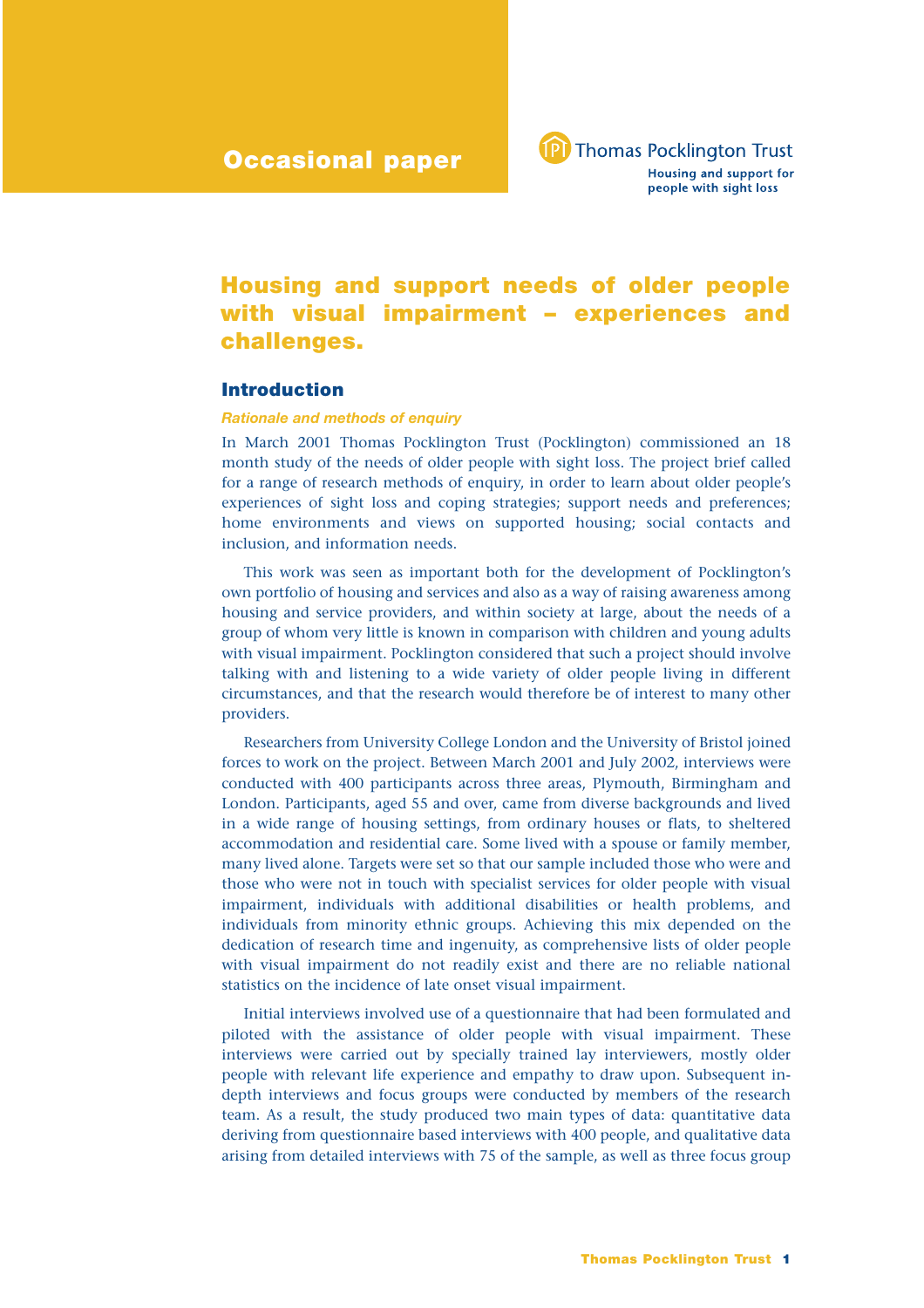discussions. Additionally, questionnaires were completed by 34 fit, active and sighted older people, to provide a comparative dimension with regard certain questions. This combination of research methods was decided on following the success of a similar, though much smaller, Pocklington funded study of the social circumstances of younger people with visual impairment (Hanson *et al* , 1999).

The study held out the prospect of increasing knowledge and raising the profile of a population often absent from public policy considerations. Policy and other contextual points constitute an important backdrop to this important study and are summarised below.

# *Vision and older people*

As the demographic profile of the UK shifts towards a greater proportion of elders within society at large, increasing numbers of people are set to experience failing eyesight in later life. Impaired vision affects more older people than any other sector of the population. It is estimated that there are nearly one million people in the UK today who have a registrable sight problem though at 31 March 1997 there were only 190,322 blind and 157,683 partially sighted people actually registered as such within the UK (RNIB, 2000). The estimated number of people with a registrable sight problem in the 60-74 age group was 104,830 for England alone in 1996 and 634,020 in the 75+ age range. Seventy per cent of all people with impaired vision are aged 75 or more.

Indeed, according to a recent study of the prevalence of visual impairment in a representative sample of 14, 600 people aged 75 and over (Evans et al , 2002), researchers found that 10% were visually impaired and 2% were blind. Three out of four women in the sample had developed serious eyesight difficulties by the age of 75 and almost 20% of the sample had such bad vision that they would not be permitted to drive. Significantly, Evans and colleagues point out that their findings, based on a conservative measure of visual impairment, suggest that many more people need expert eye care than are currently receiving it.

Policy has not kept pace with general demographic trends, nor with this incidence of visual impairment in later life. The numbers of people aged over 65 in 2020 is estimated to be 20% of the total population. The fastest growing sector of the population across most of the developed world is that of people aged over 85 (Shaw, 2000). Such trends are widely understood and have led to increased attention and funding with regard to the needs of older adults but application has been variable. Physical mobility difficulties, particularly those that affect older people's activities of daily living, have in recent years appeared prominently on the social policy agenda. Mental health problems, especially the dementias, have taken much longer to gain active recognition, while depression, frequently talked-of as a significant yet largely hidden concern for older people, is greatly neglected. Visual impairment has yet to reach even that status. It is neither talked of with any sense of priority nor the subject of concerted initiatives in research or practical support. As a response to questions of service delivery and practice posed by these demographic shifts, the government has developed the National Service Framework (NSF) to systematically raise the standards and quality of health and social services to a wide spectrum of the population. At the same time, the first Royal Commission for 20 years was set up to examine the subject of long term care of older people and in particular, how the costs should be met and by whom (Sutherland, 2000). One observable consequence of the Commission's report is a fresh reassertion in public policy that maintaining as many elderly persons at home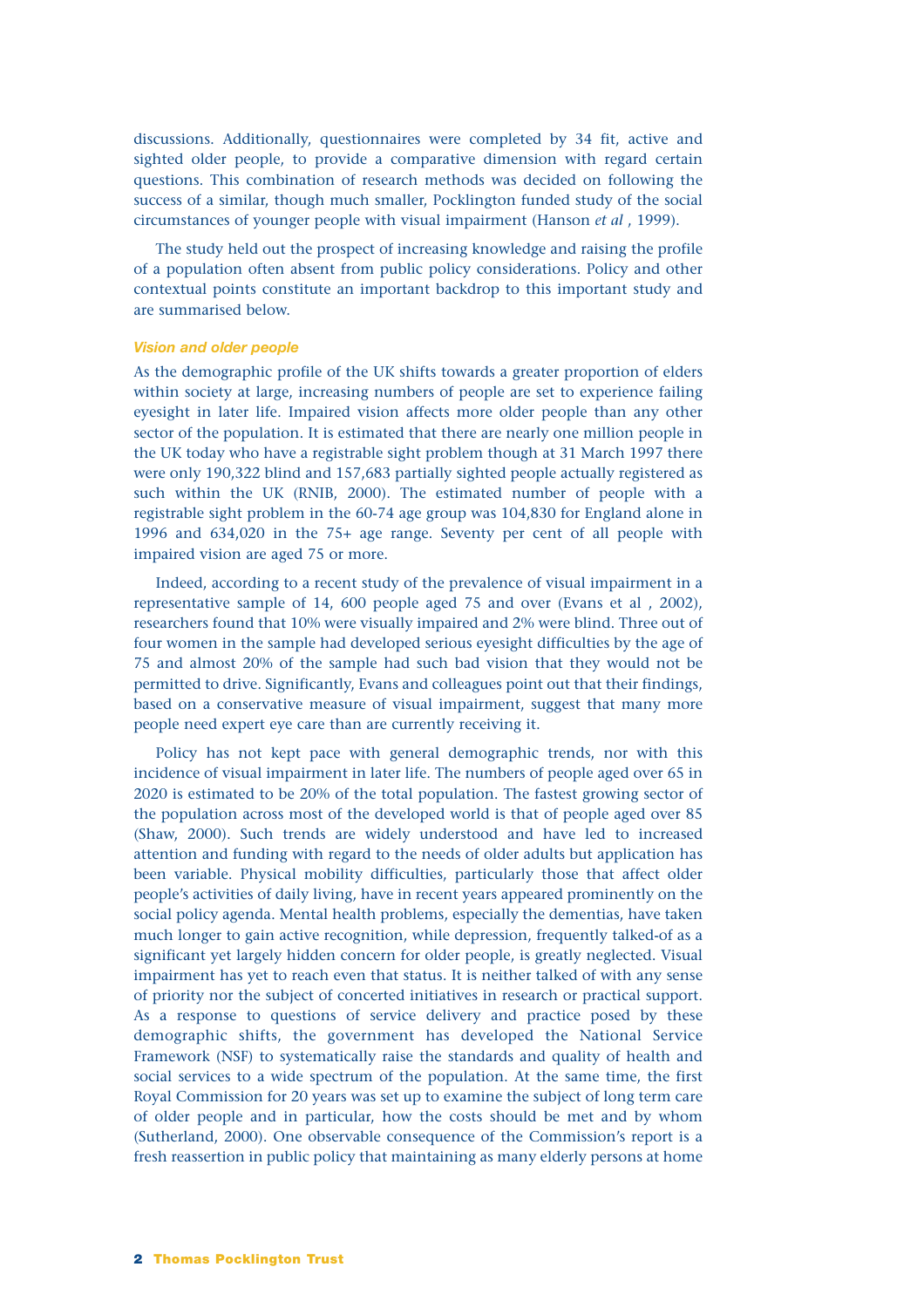as is possible is the top priority. On July 23, 2002, the Secretary of State, Alan Milburn said in a statement to the House of Commons: 'Care Homes are a good option for some older people, but not for all. They are not and must not become the be all and end all of elderly care services in our country. Our objective is to broaden the spectrum of services, to widen choice and promote independence'.

#### *Housing and support policy context*

Government initiatives such as those outlined above have implications for housing provision for older people, especially those who have needs for additional support. Housing is a key element of community care for vulnerable people (Audit Commission, 1998). Supported housing in its increasing diversity is seen to be a suitable alternative to residential care homes.

Older people's views of what is appropriate housing have changed over time and will undoubtedly continue to do so. Though popular at its inception, recent evidence suggests that traditional sheltered housing is not as popular as it once was, particularly if accommodation is perceived as too small, inconveniently located and is difficult to let (Tinker *et al.*, 1995).

Developments are currently taking place that are widening the choices available to some older people. Retirement housing and extra care housing offer an alternative to sheltered housing and 'assisted living' is beginning to exert a similar impact on the residential care home and nursing home sectors. Though these options are likely to appeal to a relatively small proportion of all older people, and are more expensive than traditional forms of supported housing, they represent a drive to combine housing and care in a 'new preventative agenda for community care' (Oldman, 2000: 53).

The implementation of 'Supporting People' (Department of Social Security, 1998) should also widen choice in where to live in later life, since support and care will no longer be closely-coupled to the form of accommodation in which people are living. One of the explicit intentions of the programme is to help older people remain in their own home as long as they wish (or to return home after a stay in hospital) by funding visiting support services. Home Improvement Agencies, which provide advice and support to help older and disabled people make the necessary changes to their environment to enable independent living, have also been included in the programme. It will not, however, extend to the provision of long term care. Domiciliary home help and meals services will also be funded from other sources, such as local authority and social services mainstream budgets.

Additionally, 'smart homes' undoubtedly have a contribution to make to improving older people's independence and quality of life (Fisk, 2001), but even those who advocate the widespread adoption of IT qualify this with the view that technology should not replace face-to-face interactions between people. Most of these technological improvements are viewed as unacceptably expensive and completely unnecessary by developers and house builders but, if we set them in the context of the domestic technological revolution of the last century, this view is probably short sighted. The manufacturing costs of much modern technology are quite low, and the costs associated with installing it when the house is first built are far less than with its subsequent introduction. However, the costs of maintaining and servicing the new technologies needs to be born in mind from the outset. It is already clear that recurrent costs act as a deterrent to older people in taking advantage of more conventional assistive devices. Some smart items – such as sensors, tagging and surveillance equipment - also raise important ethical issues.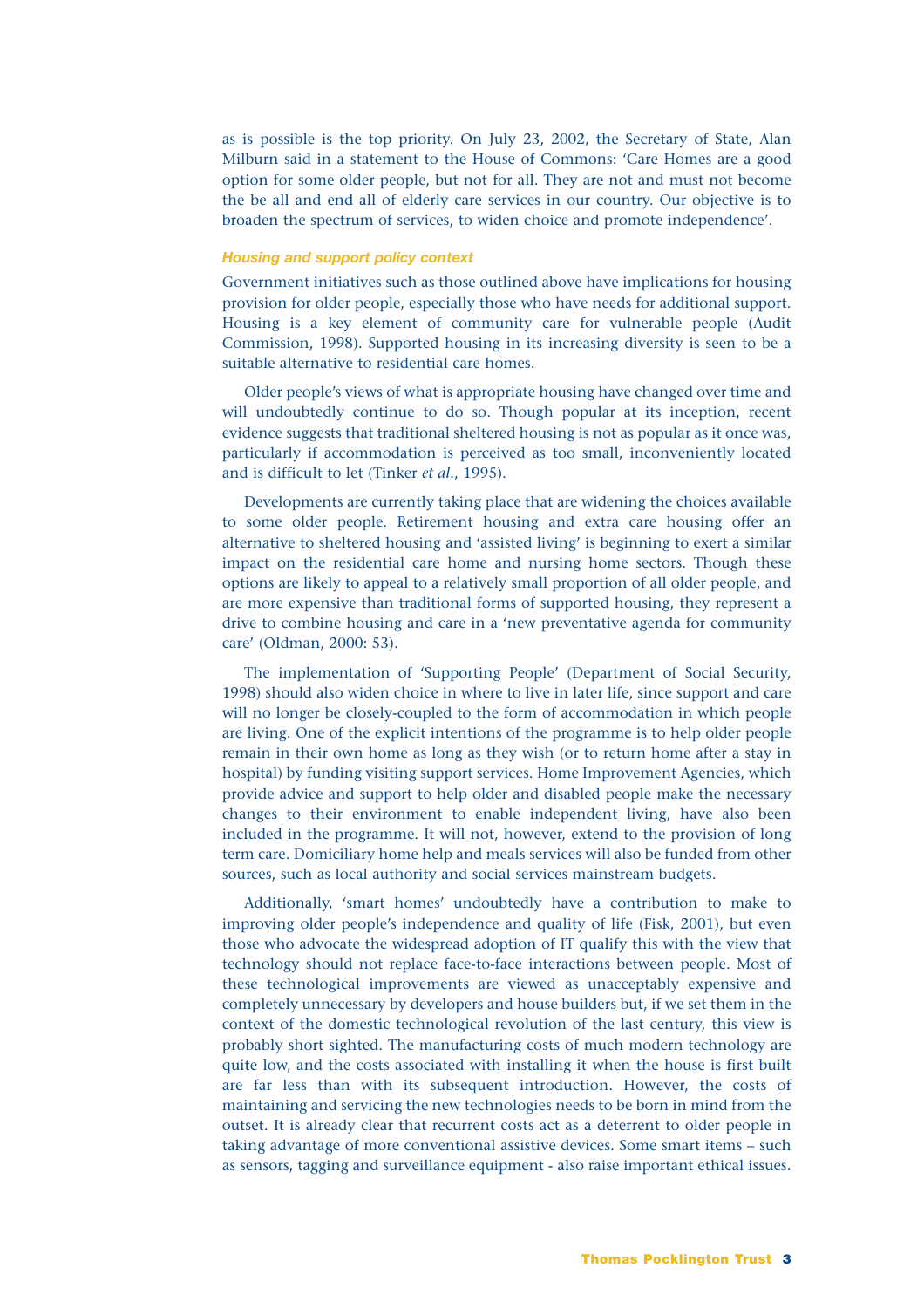When viewing the economic and housing situations of those currently retired, it is necessary to see them as dynamic. In the upper age groups (the fastest growing part of our population) there is extensive poverty, increasing illness and disability and the greatest resistance to change or learning new coping skills. Again our data bear this out. Yet this group of the 'old' old make the greatest call on health and social services and present the greatest challenges in terms of the housing component of their care and support. They are the clientele. It is their needs which must be met. At the same time we must anticipate new cohorts of older people entering the need categories. They are better educated, have higher expectations and greater spending power. The next generation of elders will fall squarely into the 'haves' and the 'have nots'. The opportunity and service framework will have to reflect this economic dichotomy as well as the consequences of structural and family change.

## *The study's themes*

The study set out to investigate a number of strategic issues that Pocklington had identified as key to ensuring that their policies (and those of housing and service providers generally) would be informed by the perceptions and preferences of clients. These issues were:

- the comparative merits of specialist and mainstream housing
- the appropriate size and layout of accommodation
- community care and home support needs and preferences for service delivery
- attitudes to resource targeting, whether to concentrate on frail/ less frail clients
- attitudes to and expectations of the concept of 'home for life'.

The report arising from this study, upon which this Occasional Paper is based, has been organised under five main headings, reflecting important themes that emerged in the data: the experience of sight loss, formal and informal support, the home environment, future housing, support and care, and, finally, social contact and inclusion. Like the full report, this Paper uses the same headings and similarly ends with conclusions and recommendations arising from the data.

# **Experiences of sight loss**

### *General characteristics*

The 400 interviewees who comprised the total sample were drawn almost equally from the three geographical areas. The gender balance for the sample as a whole reflected the balance for the older age groups within the population at large (1.85 :1). In gerontological research, it is generally recognised that there is a qualitative step change in the lives of those aged between 60/65 – 74, the 'young old', and those who are aged 75 and over, the 'old old'. A third category of those aged 85+, the 'oldest old', is sometimes also distinguished (Pilcher, 1995: 99). Our sample included 27% 'young old', 42% 'old old' and 31 % 'oldest old'. Far more 'old old' than 'young old' were included, compared with the population at large, where the respective proportions are 60%, 30% and 10% (Leather, 1999:1). This was justifiable, given that the focus of the study was upon meeting the housing, support and care needs of people whose sight (and health) was already failing. However, we also deliberately lowered the minimum age for inclusion within the sample to 55, in order to reflect the attitudes and requirements of those standing on the threshold of later life.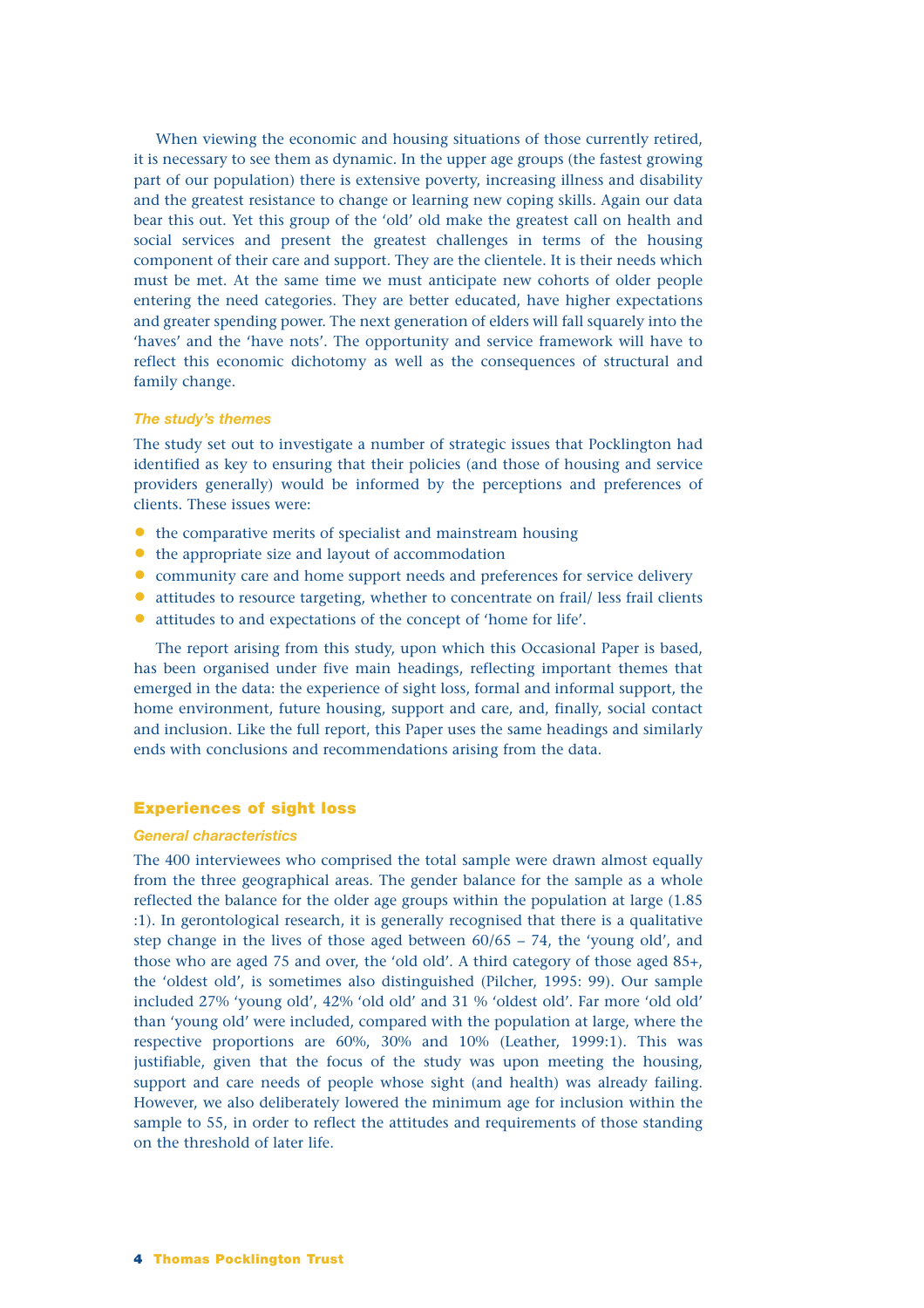Nearly 60% of our sample were living alone, whilst just 28% were living within a relationship, either married or with a partner. Our sample therefore included a higher number of people living alone than would be expected, as national statistics indicate that 50% of those aged over 75 and 29% of those aged between 65 and 74 live alone (ONS, 2002). This divergence no doubt reflects the high proportion of oldest old in our sample and also the fact that nearly a third were living in sheltered housing, a setting largely populated by people living alone.

Overall, 20% of the sample were from black and minority ethnic groups. This is twice the national average (ONS, 2002) although the majority (51 out of 81 individuals) were concentrated in London, where 28% of the population are from black and minority ethnic backgrounds (ONS, 2002). A third of this sub sample lived in Birmingham and only 4% in Plymouth.

The vast majority (92.5%) of the respondents reported a late onset of visual impairment. Just over half reported having a serious visual impairment, and a further 13% as having no sight at all, while nearly a quarter described their impairment as moderate. Of the 400 informants, a total of 168 were registered as blind and 97 as partially sighted. However, 104 were not registered as either blind or partially sighted and a further 20 did not know if they had ever registered.

A very high proportion of informants, over twice as many as had been expected, were experiencing problems with their health, ranging from one or several longstanding chronic complaints (85.50%) to one or more seriously disabling problems (53.50%). When invited to rank their overall state of health on a scale from excellent to poor, the distribution was skewed towards the 'not very good' and 'poor'. The extent to which people felt that their lives were adversely affected by multiple health problems is worth stressing and, as we will document, exacerbated difficulties caused by sight loss.

Our sample was representative of the general population of older people in terms of their education and employment backgrounds and achievements. Just over a quarter of those who were prepared to discuss finances explained that they had a weekly income of between £101-150; one in five had a slightly higher weekly income of between £151-200. A further 8% had an income of between £200-£300 per week. However, 69 people (17.25%) reported living on an income of less that £100 and one in five suffered some financial hardship. Although our study did not reveal such an unmitigated picture of financial hardship as did the RNIB Lost Vision study (RNIB, 1998), we did uncover serious pockets of poverty and deprivation, particularly in London.

#### *Emotional consequences*

At the time of interviews, nearly half the sample had a positive attitude to life, 38% thought life was alright, and 16% had a negative attitude. Findings indicate that a positive outlook was related to general health and not to visual impairment, which had been, and still was, keenly felt:

# *It changes your life, it really does, and there's no doubt about that.*

*I was absolutely devastated. I tell you straight, I know I'm laughing about it now, but I didn't know what to do when it first happened, when they told me. I couldn't see much point in it [life].*

Sudden or worsening sight loss in later life is commonly reported by interviewees to have been a 'devastating', 'shattering' or life-changing event, experienced as a bereavement.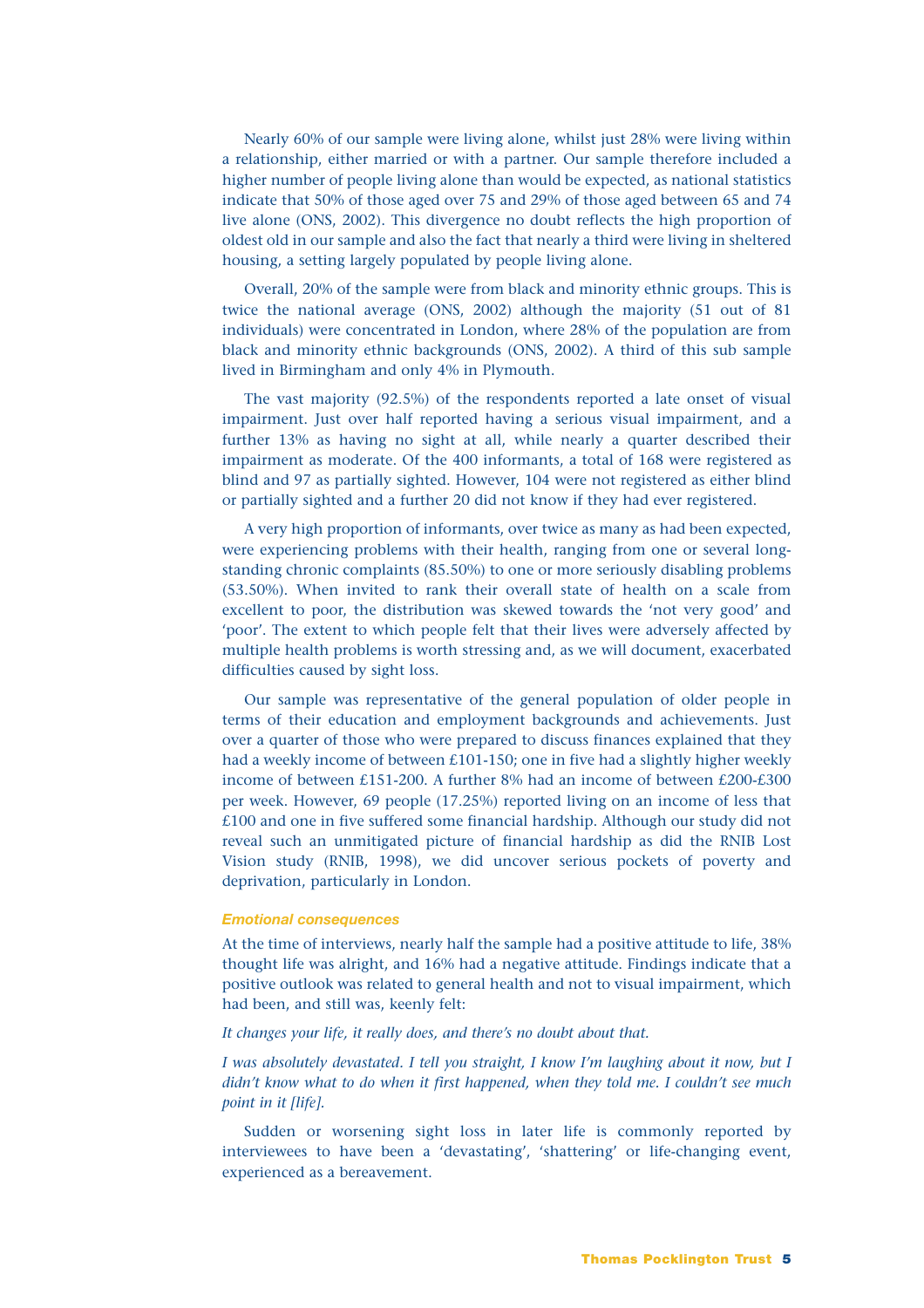The most significant and commonly experienced feelings that followed onset of sight loss, according to in-depth interviews and focus group discussions, were grief, depression and self-doubt. These feelings accord with Cullinan's (1991) findings, that sight loss causes older people to critically examine their self-image and to feel stigmatised. The study also shows that interviewees' spouses were significantly affected by anxiety at what the future might hold.

The impact of visual impairment was undoubtedly affected by the fact that only one in five had been offered rehabilitation or support following onset of sight loss. In this regard, patient care at eye hospitals appears to be crucial. Interviewees reported that hospital specialists had been less than attentive to recognising the emotional consequences of sight loss and had bluntly added after diagnosis that nothing more, clinically, could be done. What could have been done at this critical time, according to interviewees, was to acknowledge their need for empathy, information and counselling. Without such proactive help, older people with visual impairment may internalise the notion that sight loss is a condition of old age that merits scant attention, and there is evidence elsewhere that such an attitude limits the motivation to ask for help (Hanson *et al,* 2001).

The aftermath of visual impairment was commonly said to have involved diminution of valued skills, interests and life-style, and reading, hobbies and outings were particularly missed. These and other significant losses, such as ill health, mobility problems or the death of a spouse, prominent in the lives of older people, present a cocktail of challenges to emotional well being. Our interviewees, like many of their generations, had personal characteristics, such as self-reliance, stoicism and self-determination, which helped them cope with such challenges. However, coming 'to terms' with sight loss takes time, and it was typically 6-12 months before interviewees had felt able to live life in a way that provided some confidence.

An overriding resolve to be independent may affect a willingness to accept help, which is one factor among others that informal and formal carers have to be aware of when considering the timing and appropriateness of offers of help.

## **Support needs**

#### *Activities of daily living*

The study provided evidence that older people with sight loss are less able than their sighted peers to carry out activities of daily living independently or with as much confidence. The activity that most people had difficulty with was cooking, followed by dressing, washing, feeding themselves and using the toilet. The percentages of older visually impaired people who could manage these activities independently were in all cases much lower than the corresponding figures in the general population of older people, according to comparisons made with a recently published profile of Britain's older population (Jarvis et al, 1996).

Four mobility issues were targeted and the rank order of difficulty was manoeuvring in/ out of the bath, getting up and down the stairs, moving in and out of a chair and getting in and out of bed. In all cases, difficulties other than sight loss were far more likely to be the source of the problems people experienced in respect of these locomotive tasks. However, the sample had far lower levels of competence than the general population of older people. This suggests that sight loss may have an adverse effect on performance in areas of daily life such as locomotion. The apparent 'knock-on' effect of impaired vision on people's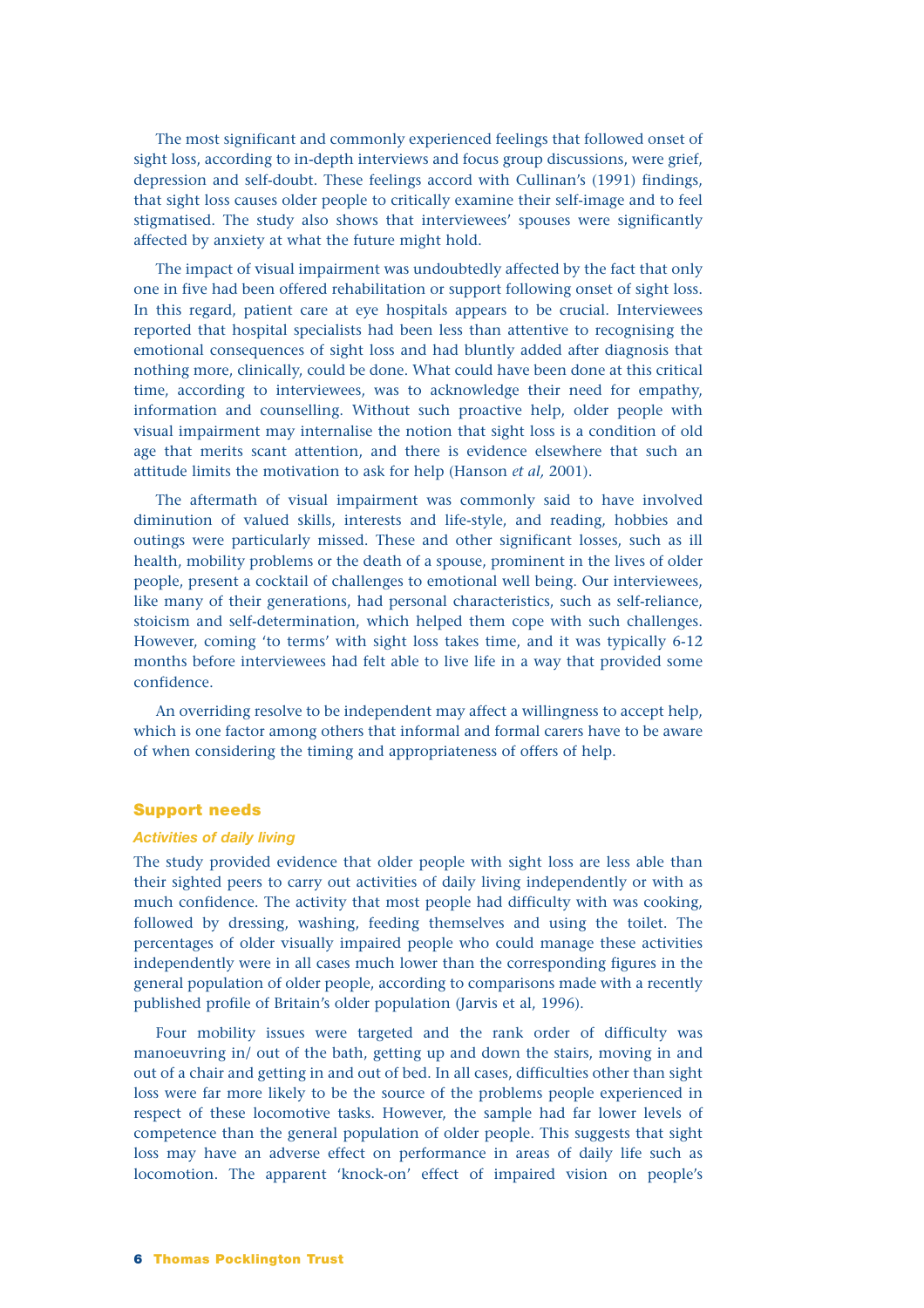competence and confidence when performing locomotive tasks would seem to require further research.

Data revealed that difficulty with domestic tasks was strongly related to sight loss, with problems experienced carrying out DIY, doing repairs, dealing with correspondence, and managing cleaning, laundry and washing up tasks, in that order. Ability to go out of doors or for a walk was more likely to result from other conditions but difficulties in shopping, going to the doctor or using taxis and public transport were mainly related to visual impairment. The proportion who had some difficulty with public transport because of their sight was nearly five times as high as those who attributed this to other conditions. Participants mentioned problems identifying bus numbers and buses that did not routinely stop as particular concerns, and there are implications here for maintenance of social contact, discussed later in this Paper.

Overall, the difficulties experienced by our sample indicated that older people with visual impairment in their 70s are performing activities of daily living at a level more commonly associated with people in their 90s. The difficulties that our older informants told us about implied that their need for support was likely to be far higher than that of the older population at large, which has important consequences for delivery of appropriate services.

# *Sources of and preferences for support*

Given the above challenges, it was not surprising that our sample's self-assessed ability to manage daily life tended to be concentrated at the less able, fair/poor end of the scale. Our interviewees, in common with older people generally, looked first to informal carers for assistance with difficulties. Family members, most commonly daughters and sons, and their partners, as well as spouses, performed a range of tasks with or for interviewees, including: cleaning, shopping, escorting to appointments, dealing with correspondence, liasing with agencies, providing company, carrying out household repairs, chauffeuring, taking on holiday, helping with the laundry, helping in an emergency and providing emotional solace. Data shows that our sample found it easier to mobilise family help in an emergency than for regular low level support. Interviewees wished to reciprocate such help, and one way was to mind the grandchildren or host overnight stays by family members, a role that could be difficult to fulfil by those living in smaller housing settings.

The support offered by friends or neighbours was also wide-ranging and extensive. Substantial support from friends and neighbours was not taken for granted and several interviewees referred to payment in this respect. Many interviewees referred to the fact that they shared tasks such as cleaning, shopping and cooking with their informal helper. This way of operating may be a reason why the availability of informal support is so highly valued by older people, as formal care is often provided *for* people not *with* them.

The most often-used formal home services were those of a chiropodist, followed equally by the services of a hairdresser/barber and home help. The services that most people would like to have made more use of were those of their local social services department, chiropodist, physiotherapist, and occupational therapist. People's most urgent unmet needs were for more help generally around the home with housework, gardening and minor repairs and more help to enable them to *'get out and about'* through some kind of an *'escort service'*. The importance of an escort or guide is returned to later in the context of social contact and inclusion.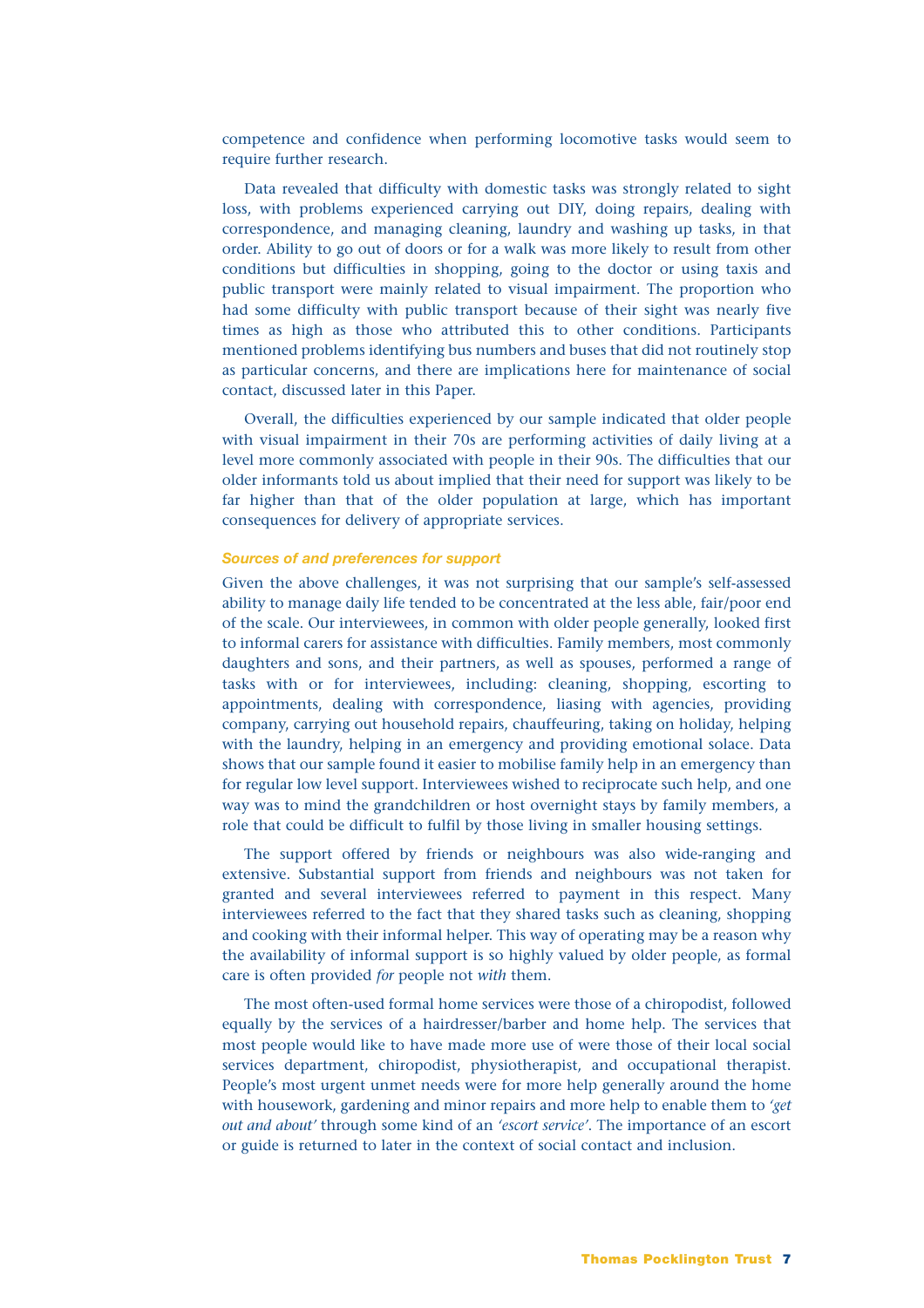As far as experiences and perceptions of specific services are concerned, interviewees referred to the importance to them of having consistency in regard to the provision of a particular home help or home carer. It was important that they had a home help who they had got to know and were used to, someone consistent who could be confidently trusted to collect the pension and read personal correspondence for them. Such a consistent person is also more likely to be someone who gets to know an individual's routines and preferences, takes account of these and shows flexibility and sensitivity in this regard.

Although most interviewees did not often use the phrase 'sensory impairment team', this was what they were referring to when they talked of assessors and providers of specialist support for local people with visual impairment. Interviewees' comments and thoughts about this service most often centred on issues of assessment, follow-up, and unmet needs in regard to financial advice and counselling. Sensory impairment team members were clearly committed to their work, and were valued by those they visited regularly. Generally, however, workers appeared to have insufficient time to visit more than once or twice to carry out an assessment of need. This could be a serious limitation in cases where, on the day of the visit, the older person was not forthcoming about their support needs, perhaps because she or he was feeling depressed or because, as one person said, *'You don't want to feel so inadequate'*.

Most importantly, the research indicates that specialist workers should take account of needs that emerge over time and provide proper follow up and monitoring. A common complaint was that a social worker had visited once or twice, had been helpful and informative but had not returned. As a result, individuals felt abandoned, struggling to recall advice without the advantage of written prompts, lacking up-to-date information about low vision equipment (its efficacy, availability and cost) or entitlement to financial benefits, and desperate for someone to contact them to ask *'How are you getting on?'* and to *'see that I'm alright'*. Additionally, data indicates that the oldest old among our sample were less likely than others to choose technological support if this reduced personal contact with a professional helper, suggesting the importance of social interaction to less mobile visually impaired elders, an issue developed further in this Paper when considering social contact.

On the whole, interviewees were able to obtain the support they needed from a mixture of formal and informal sources. People tended to look to different parts of their 'support convoy' for different kinds of help and tried not to over-burden family members. However, there was unmet demand for professional care and support, for the reasons previously outlined. Given this, it would seem appropriate for services and resources to be targeted at both the younger old age group, as a preventative measure, and at the old and very old, in order to help them manage with greater confidence.

Other forms of support discussed by a significant minority were support groups and resource centres. Where mutual support groups exist, they are highly thought of by their members. Indeed, all the groups visited or heard about during the course of this research were attempting to provide a forum where members' information, social and recreational needs could be attended to. Groups were also valued as opportunities to remain active and to practise skills. For many older people who live alone and have had no rehabilitative support, this practical emphasis on support is valued. Although certain types of resource centre existed in each of the fieldwork areas, there were none that met people's aspirations to have access to a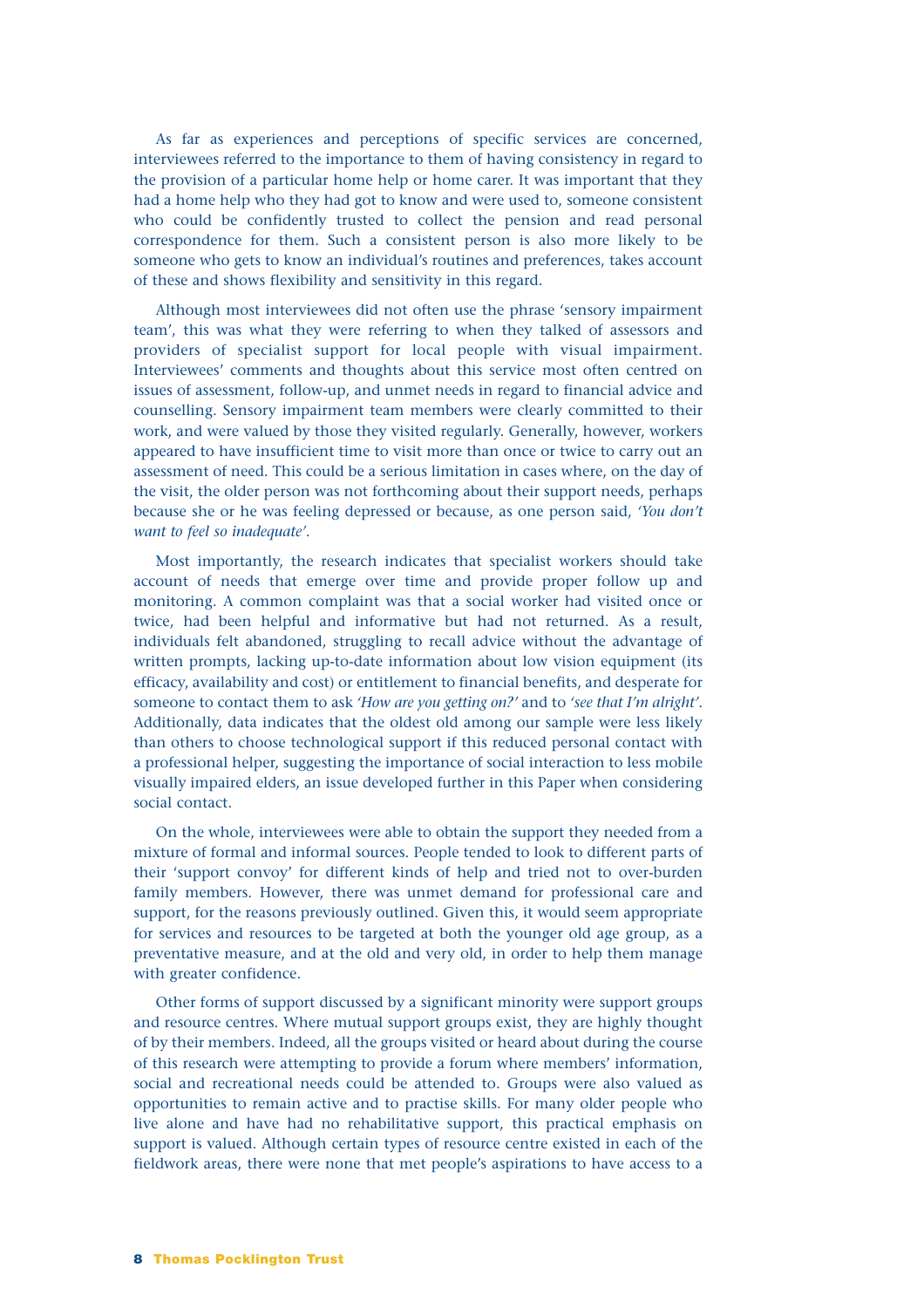truly holistic resource, one that would provide advice, equipment, support and befriending services under one roof. Existing resource centres were criticised for not being geographically central and difficult therefore to get to.

# **Managing the home environment**

The sample's home settings were very varied and representative of the population at large. The highest percentage of participants lived either in a house (30%) or a purpose-built sheltered/retirement flat (29%). This was followed by people living in a purpose-built, low rise flat (14%). However, we spoke to people in all the main types of housing, including small numbers who lived in a bungalow, a converted flat or a modern purpose-built, high-rise flat. More unusual arrangements included living in a convent or a 'granny annexe'. Twenty-two individuals lived in a room in a residential care or in a nursing home. Just under 60 % lived alone, a quarter lived with a spouse and one in eight shared a home with extended family.

National statistics indicate that older people constitute the largest proportion of owner occupiers, with 73% of those aged 65-74 and 59% of those aged 75 and over owning their home, usually outright (ONS, 2002). A third of our sample were owner occupiers, a figure well below national average, which may be explained by the fact that nearly one in three lived in sheltered housing, although it has been noted elsewhere that people with visual impairment aged over 60 are less likely than their sighted peers to be owner occupiers (RNIB, 1998). The sample's mean length of residence was 17 years, indicating that visually impaired older people are inclined to stay put, an issue returned to later.

# *Modifications, layout, and space*

The rank order for the changes people had either made, or planned to make to their homes in the future, was: lighting, furniture arrangements, decoration and use of lighter/ contrasting colours, floor finishes, planning and layout, changes to work surfaces, and other modifications. However, we discovered that the majority of our informants had done little or nothing to modify their homes to make them more suitable for someone with impaired vision. Lack of information, uncertainty about how to negotiate the 'benefits maze', concern about 'cowboy builders' and a determination to manage in 'tried and tested' ways all had a part to play in accounting for this low take up, but so too did familiarity with the current home and its locus as a repository of significant memories for the respondent.

Two out of five interviewees had made changes in the kitchen, the highest incidence in our sample. These changes were minor and included installing a smoke detector, adding tactile information to white goods, and purchasing special gadgets. Other features were more difficult to change. A preference was raised for kitchens to be positioned so that they lead directly off the living room, and generally for design that minimized *'zigzagging'* between rooms. Accessibility of certain domestic spaces was important to interviewees and some expressed their difficulties, particularly in respect of the kitchen. One man, who lived in a sheltered scheme for older people with visual impairment, reflected on problems accessing cupboards that were 'too high'. A number of interviewees, mainly sheltered housing tenants, were critical of kitchen cupboards that were too high and the associated risks if they stood on stools to reach them.

Domestic lighting was a concern that interviewees had thought about, even if changes had not been made. One person found that in order to adequately manage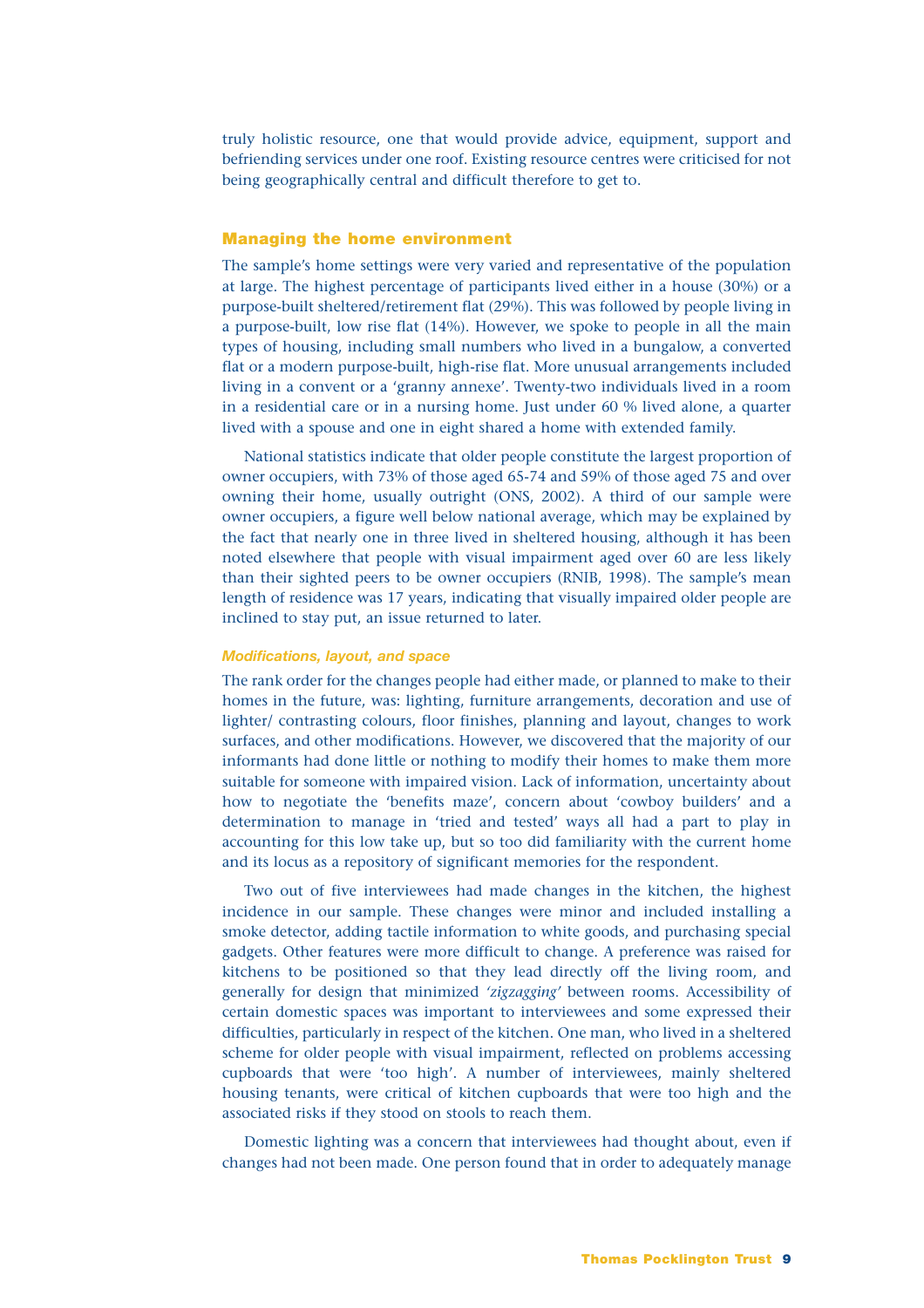household activities she needed bright lights, not so attractive as her previous soft tone, lantern effect lighting, but more serviceable. Reluctance to dispose of aesthetically pleasing light fixtures may be one reason why the majority of our interviewees had not made similar changes. Another person had given thought to the best location of lighting as well as the preferred types, potential improvements with which, unfortunately, his housing association landlord was not prepared to assist:

*But the lighting itself is inadequate..it would be better to have maybe round lighting, maybe less of the glare lighting, lighting which could be turned off or dimmed down as the person required it. In the hallway you've got two lights and they're in the wrong position.*

Lighting was also discussed in terms of availability of natural light. One tenant in sheltered housing regretted the lack of windows in corridors and the resulting gloomy, *'oppressive'* atmosphere.

Modifications were most often discussed during the in-depth interviews in respect of the bathroom. A third of the sample had made changes, which tended to be low cost interventions such as grab rails or bath boards. Interviewees often stated a preference for a shower, and those that had them thought highly of their value. In several cases, showers were preferred to baths because they released space within bathrooms and because they were easier to get in and out of, factors that may be particularly important to older people with visual impairment. The delay in obtaining adaptations for bathrooms was pointed out repeatedly by interviewees. The waiting period for relevant adaptations could extend for many months.

An area where a significant minority of the sample had made changes was in the approach to their home, to improve accessibility. There is an overlap here with concerns and recommendations regarding security and safety matters in the home environment. These included lack of railings forming a protective burglarpreventative barrier around a sheltered housing scheme, and poor outside lighting in the immediate vicinity, a concern shared by a number of interviewees living in sheltered accommodation. One man talked of his nine-year struggle to get white edgings painted onto steps in the communal staircase leading to his second floor flat. Steps were also a safety issue in one of the specialist schemes for older people with visual impairment, where tenants referred to the fact that there were 'so many steps' around the scheme. This particular feature had put off a prospective tenant moving to the same scheme and she said: *'I think it's the most hideous building ever built for blind people. For one thing, [there are] all the steps and the stairs'*.

Maintenance of the home and upkeep of gardens is also important to the morale of older people with visual impairment, especially those who live alone. Sight loss not only makes it difficult to carry out necessary repairs and gardening but also confounds householders when they wish to check the quality of work completed by professionals.

Older people with visual impairment, whether living in mainstream or supported housing, have strong views, as well as aspirations, in regard to the flexibility and adequacy of domestic space. This is not surprising, as recent studies have suggested that the configuration and adequacy of space are central to older people's identity with and continued enjoyment and management of their homes (Percival, 2002). Flexibility in terms of making different uses of rooms and spaces can be important to older people as changes in their health and mobility present challenges within the home environment. Where flexibility permits, the use of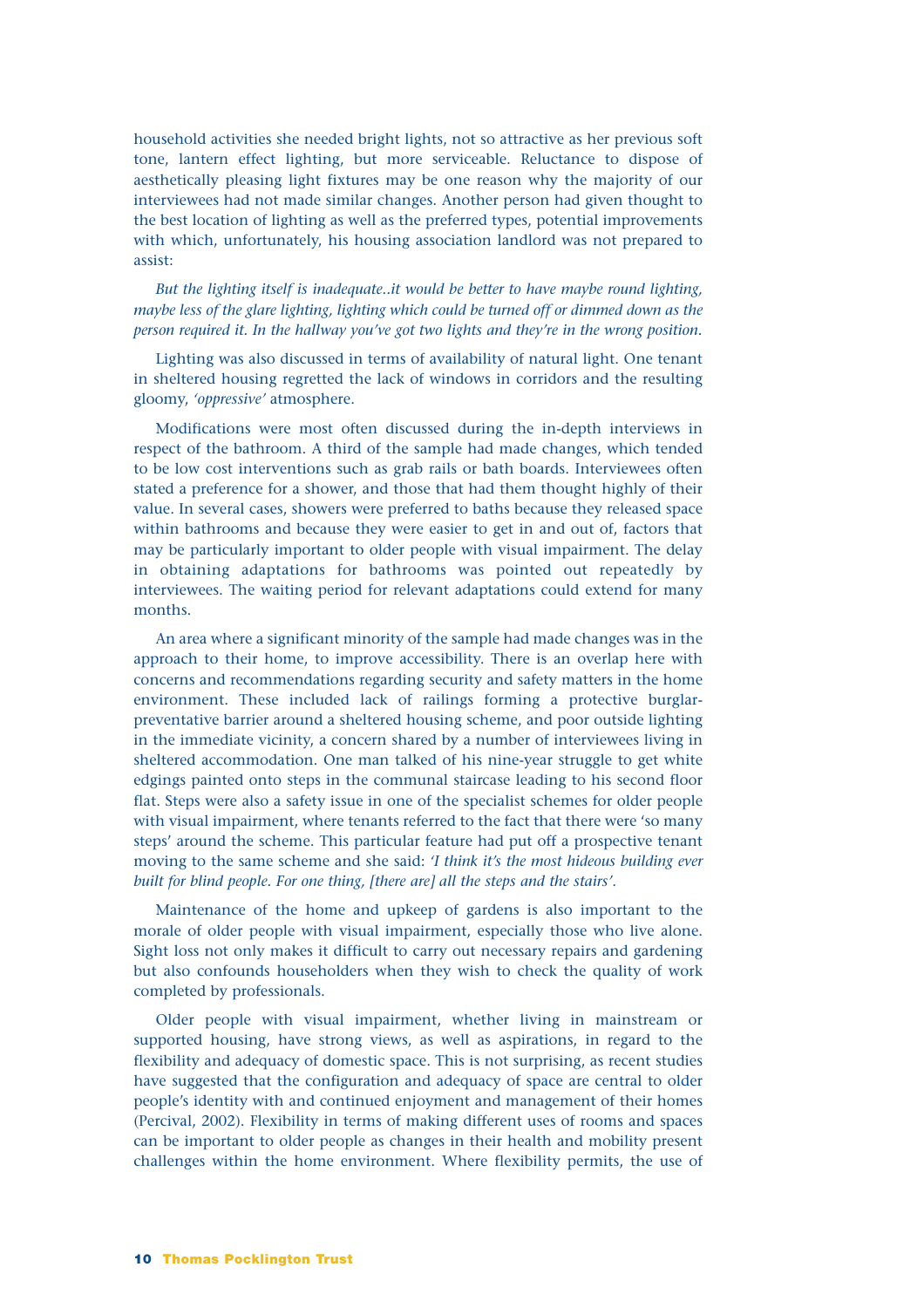certain rooms can be adapted so that older people with visual impairment are better able to make use of low vision equipment. In flats, particularly those that are relatively small, the positioning of low vision equipment is a major difficulty, and there is less scope to be flexible in the use of space, as one interviewee explained:

*Apart from the study computer I've got a CCTV and I've got a reading machine which is this gadget on the end and it takes up space… if I didn't have a sight loss I wouldn't have three quarters of that stuff there.*

Eight out of ten said they were satisfied with the amount of space they had and only 15% complained of insufficient space. However, the majority would have liked to have an extra bedroom or a spare room for hobbies and equipment. Adequacy of space was most often raised in relation to the kitchen. Difficulties confronted by older people with visual impairment may be particularly challenging, with concerns ranging from the 'very small working surface' to the potential 'danger' of badly appointed cupboards and doors.

Space standards in sheltered housing are relatively low, and older people, including those with visual impairment, can be very critical of this fact. A number of individuals who had visited relatives or friends in sheltered housing, or who had been to view sheltered flats in preparation for a possible move, were critical or put off by the limitations of space. Space to entertain guests or put them up overnight is important to many older people with family or friends who visit, as it allows the opportunity to continue to practice skills and roles that are part of their selfidentity. Lack of adequate space in sheltered housing can restrict the ability to continue as host for family and be 'a social person'.

Generally, interviewees living in sheltered housing were less satisfied with levels of space and storage, while those in mainstream housing tended to be concerned about the upkeep of the home and garden. Developments are currently taking place that are widening the choices available to older people and the flexibility that can be incorporated into the home at the design stage (Robson *et al*, 1997). Many of these innovations could improve choice for older visually impaired people, particularly if it were possible gradually to adapt the home whilst preserving its essential characteristics.

# **Future housing, support and care needs**

#### *Attitudes to moving and 'home for life'*

The overwhelming majority of the sample (81%) had no plans to move home for the foreseeable future, and comments such as *'I've always said that I'd cross that bridge when I come to it'* were commonplace. Although lack of information about suitable alternatives may be a factor, there are also positive reasons why interviewees indicate a preference for staying put. A very commonly heard reason for staying put was identification with a familiar home environment and location. Familiarity assists control and management of daily life, in *'surroundings that you're used to… you get about by memory'*. A familiar home is also one where there are opportunities for continuity of significant local relationships, and where familiarity of location helps the individual remain as independent as possible with regard to shopping and visiting community venues with confidence.

Another stated reason for staying put was that alternatives such as sheltered housing (which we discuss more fully below) were not necessarily seen as good value for money. A perception was held that ordinary sheltered housing provides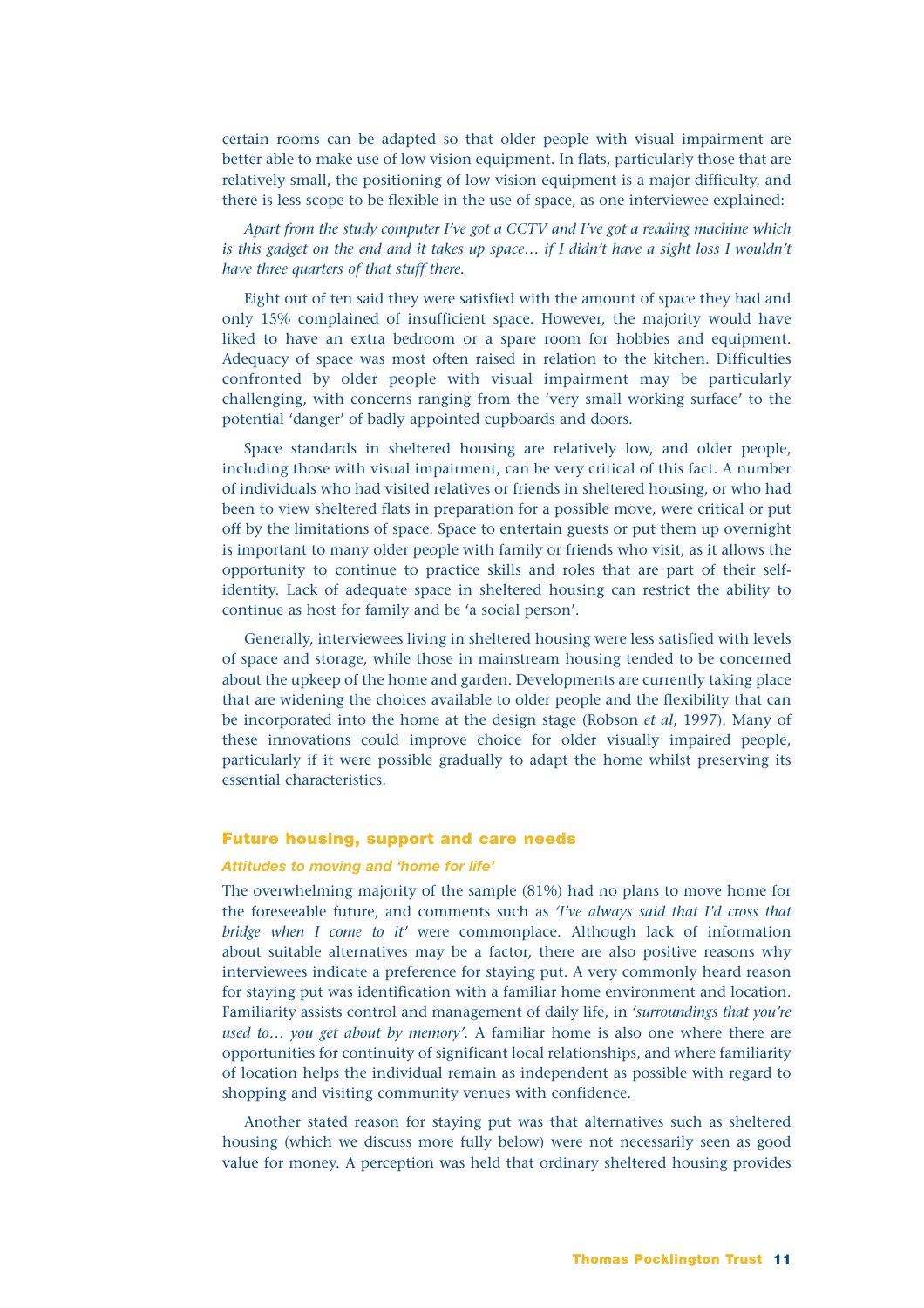limited or merely crisis levels of support from the one worker, the warden, and that a move there was not worth the disturbance or possible extra financial costs. Interviewees indicated that if they were to go to the trouble of moving it would only be worthwhile if the support available was extensive, thereby reducing the need for another move at a later stage. On the other hand, the majority of the sample (69%) said they would definitely or possibly accept help from professionals if that enabled them to stay out. These views indicate how support is perceived as pivotal to housing preference and choice.

For those who were considering a move, principal reasons included: declining health, financial reasons, difficulty with stairs, need for company, to be nearer to family or friends, and to receive more support. Interviewees from ethnic minority groups tended to live in overcrowded accommodation, and indicated a desire to move with their existing extended family to larger accommodation. The rank order for what people were definitely prepared to consider if they had to move shows that the most popular option, by a factor of two (28% of the sample), would be to move to sheltered accommodation for people with a visual impairment, closely followed by sheltered housing for those of mixed age/ ability (22%) and age-specific sheltered housing (20%). The majority expressed mixed feelings about moving to an age-specific or disability-specific housing scheme. About one in five were prepared to consider nursing or residential care homes, but there was great reluctance, indicated by 72%, to accept the prospect of moving in with family, although this was a popular option with individuals from black and minority ethnic groups.

### *Perceptions and preferences in regard to sheltered housing*

Although less than a third of the sample lived in sheltered housing, the majority had strong views and firmly held opinions, which drew attention to both positive and negative aspects. These tended to centre on the consequences of this environment as an age-specific setting. In this respect, interviewees' accounts focused on two main themes: proximity to people who were very frail or confused, and social interactions.

A number of interviewees who were resident in sheltered housing regretted that they lived in such close proximity to people who were confused, and recalled troublesome events, such as being disturbed by neighbours knocking on the door at night or rattling the letter-box. In addition, there were references to large lounges that were rarely used and an atmosphere of deathly quietness. This atmosphere could be difficult to live with. One tenant said that she went out frequently, preferring this to spending time in a setting that emphasises old age and mortality: *'The thing is if I'm here I think of nothing but death'*. Another tenant was a wheel chair user and was less able to go out regularly, so for her an eerily quiet atmosphere was particularly hard to bear:

# *I sometimes feel that I'm going crazy, simply from the stillness of the place, do you know what I mean?*

The quietness of hushed corridors produces a feeling of detachment from a living street and outside world, which can affect morale, a feature of age-specific housing noted and discussed fully in other studies (Percival 2001).

Recent studies have also examined in detail the social interactions that commonly take place in sheltered housing and have concluded that these can be both beneficial and alienating, and that careful negotiation of social norms and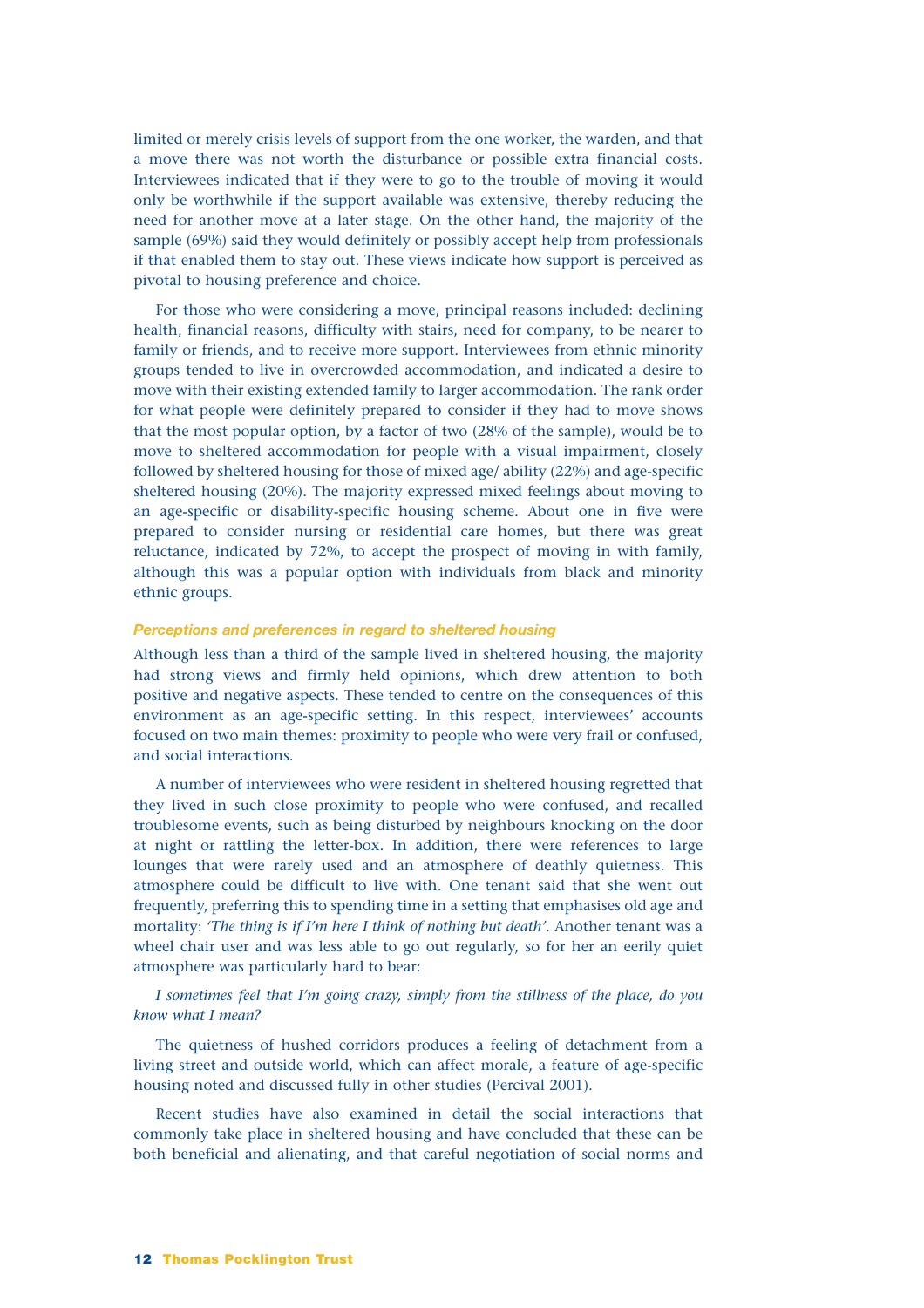expectations is required (Percival, 2000). Certainly, interviewees in our study indicated the positive and negative aspects of social life that can characterise daily life within schemes. For some, the scheme as a social venue was very attractive and heartening, and people described how they felt a part of *'one big happy family'*. For others, however, it could be the antithesis to this if they felt pressured to be involved, or did not feel included because of cliques or gossip. Interviewees referred to how confidences were shared and then gossiped about by residents, to a neighbour's detriment, and there was unhappiness at such talk. Tenants also referred to cliques that were socially exclusive.

Black and minority ethnic interviewees emphasised the more inclusive element they experienced, or would have expected, in culturally specific sheltered housing, and stressed the potential usefulness of care being offered by workers who speak their language, respect their customs and habits, and are part of their community.

Given the range of positive and negative experiences revealed during interviews, it was not surprising to hear comments such as *'This communal living is difficult, I find it very difficult'*. The complexities of life in age-specific housing settings are also likely to feature as important considerations by those contemplating a move to or living in specialist accommodation.

# *Perspectives on specialist accommodation*

The concept of ordinary sheltered housing is not clearly understood by many older people, and it was certainly clear from interviews and focus group discussions that those who have visual impairment commonly confuse sheltered housing with residential care, or 'old people's' homes. Unsurprisingly, interviewees' knowledge of specialist sheltered or residential care schemes for those with visual impairment was minimal, and interest in the idea of possibly living in such settings was therefore not something that many had previously considered. Nonetheless, these interviewees offered a range of thoughts and opinions that probably reflect positive and negative assumptions that older people generally may put forward. In addition, interviewees who live in special accommodation for older people with visual impairment made useful observations and suggestions.

Positive perceptions included an expectation that schemes would have staff on site who understood the practical and emotional needs of older people with visual impairment. There was also a view that that the proximity to other older people with visual impairment would increase the opportunity for greater understanding and sensitivity between neighbours, which would assist communication.

Negative perceptions included a concern that this form of specialist accommodation would be institutional or disabling. There was concern at the prospect of living alongside people who could not help each other and would become a helpless group characterized by their vulnerability.

An imaginative strategy to convey the reality of life in specialist settings (and perhaps sheltered housing generally) was put forward by one interviewee, who advocated *'drop-ins'* attached to specialist housing schemes, *'where people could see what it was like, come in and have a day'* and therefore know what they were 'coming into', which would make any subsequent move less traumatic.

Given these perspectives and preferences in regard to sheltered and specialist housing, and in the light of interviewees' expressed wishes to manage as independently as possible, it would seem advisable to target supported housing at those visually impaired older people who are already frail, rather than those who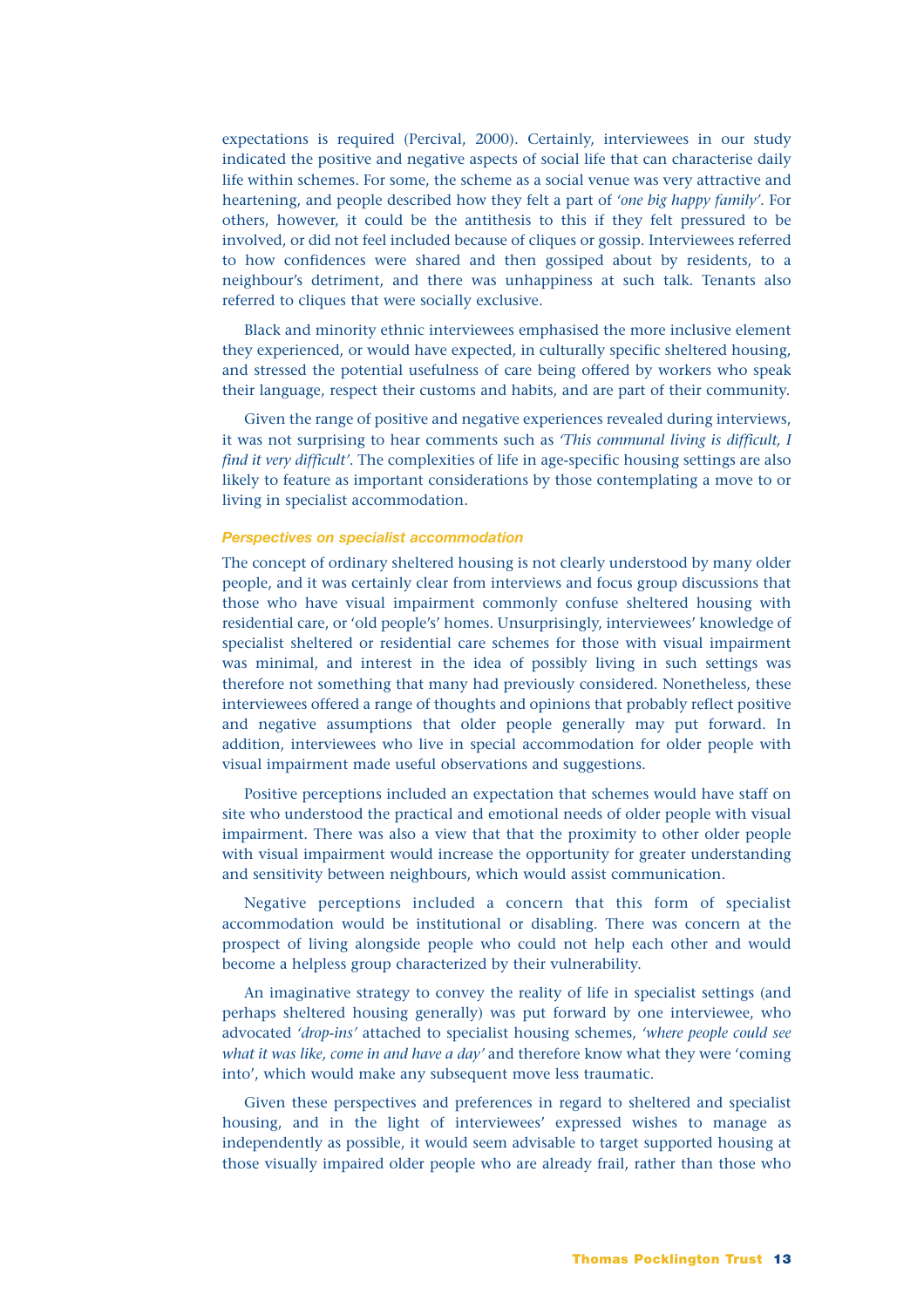are not so old or infirm. Older people with visual impairment are no different from anyone else in their desire to stay put for as long as possible, with appropriate home support when needed.

# **Social contact and inclusion**

Social contact and inclusion was an important theme arising and recurring in this study. Interviewees placed great value on their local surroundings, and easy, comfortable and safe access to local facilities contributed a great deal to their quality of life. However, just under half the sample could not reach any of their local amenities easily or independently, and six out of ten felt they were disengaged from local community life. Nearly a quarter of the participants never or very rarely went out to local shops, while three quarters said they would like to get out more.

Poor health, declining mobility and especially impaired vision limited social contact outside the home. A particular obstacle to getting out more was difficulty accessing public transport. Over three quarters (78%) of interviewees raised this problem, and emphasised difficulties identifying bus numbers, signalling in time to stop a bus, and being noticed by bus drivers. Additionally, interviewees could not envisage going out and being part of wider society without the assistance of a guide or escort. The need for an escort was not limited to having someone help orientate and guide the individual. An escort also helped the individual develop much needed confidence to face the challenges presented by uneven pavements, vehicle encroachment on pavements, and other hidden hazards. For those who could get out, mutual support groups offered a highly valued social reference point, where members could share experiences and coping strategies, and 'connect with life… connect with the outside world'. But availability of mutual support groups was patchy across the three cities studied, and most struggled to survive on jumble sale proceeds or hand-outs for good causes. Furthermore, attendance at such groups was dependent on availability of community transport and escorts, provision said to be under-resourced and under threat of being withdrawn.

Interaction was very limited for those who lived alone with few visitors, and many talked touchingly of their need for greater contact and the negative consequences of remaining too isolated. One woman described a *'longing to hear a human voice'* and another said, *'I want to scream, just for human conversation'*. This profound lack of interaction was poignantly illustrated by an interviewee who had balloons tied to her balcony, originally bought to commemorate the Queen's golden jubilee, which now represented in her mind the heads of imaginary visitors:

*It's strange you know because I'm here on my own twenty-four hours a day… but as soon as the wind blows it's like somebody else coming in… To me it's company… They [the balloons] come and they poke their heads in… Sometimes I feel very lonely which I think myself is the worst illness a person can have.*

The need for a befriender to talk to so that feelings could be expressed was evident during in-depth interviews. One interviewee had moved away from her family in order to live in special accommodation for older people with visual impairment, and subsequently felt a strong need for one to one friendship. This person talked with regret of a now defunct service that once provided residents at the scheme with someone to talk with and *'have a weep with if you wanted, or [have] a general conversation'*. Lack of this befriending service made the interviewee feel *'uncared for and unwanted'*. Others said that it would be good *'to get things out'* and have someone outside the family who could become a companion and confidante.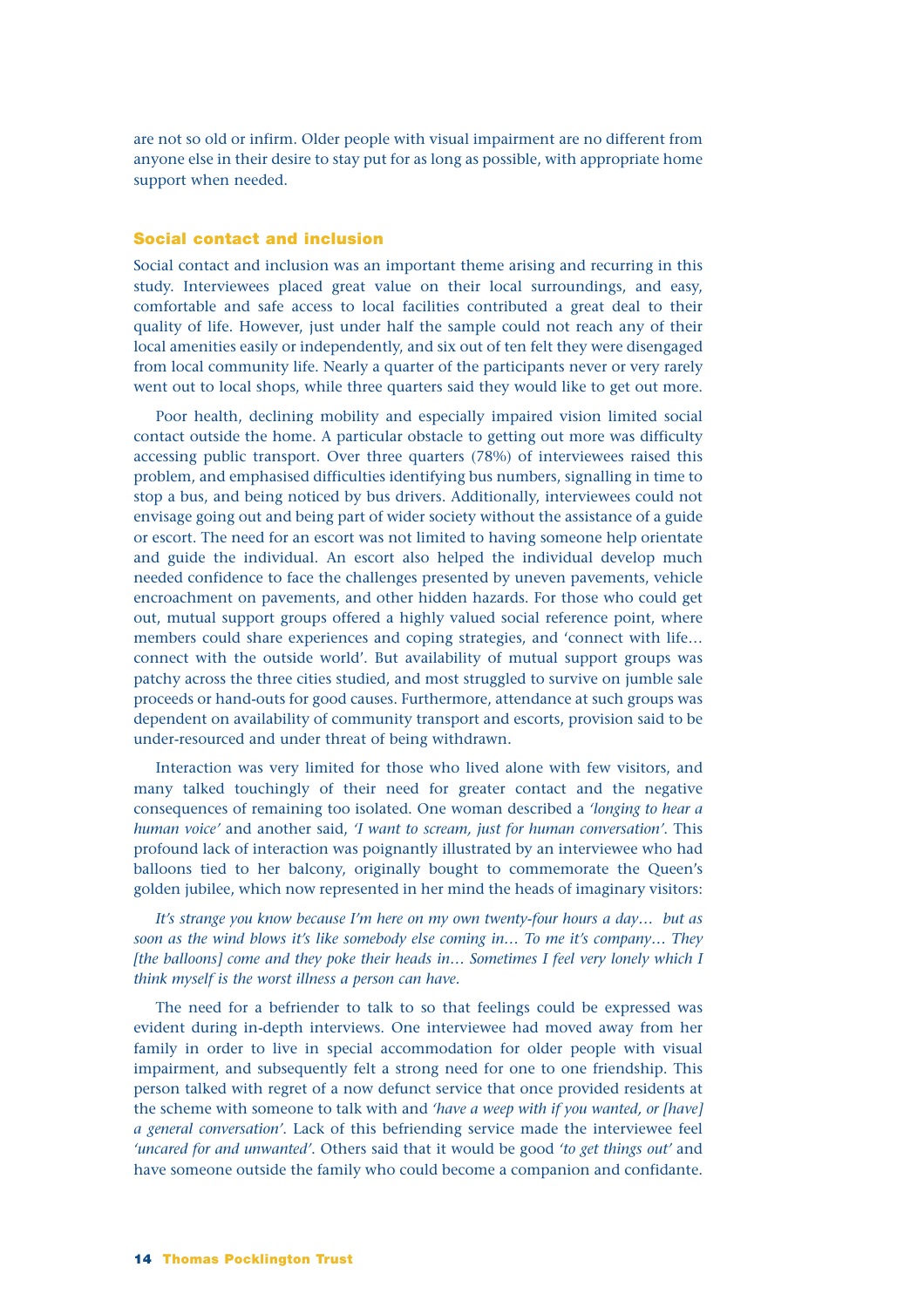A number of interviewees were in receipt of a regular monthly home visiting service provided by the Metropolitan Society for the Blind, and some of these befriending needs were met by this service. However, the time available during these visits was necessarily limited and resources did not allow time for going out for a walk or visiting a social venue with the visually impaired person, activities that would complement the opportunity to talk and perhaps allow talk to take place more easily, away from the home and in a more neutral setting such as a café or park. Befriending agencies typically rely on volunteers but interviewees spoke from bitter experience that availability of volunteers to work with older people was severely limited in their neighbourhoods, although some put forward imaginative ideas about possible recruitment.

Social inclusion also depends on availability of adequate and accessible information. Participants appeared to have little up- to-date information about equipment, housing options, sources of support or financial benefits. Researchers additionally encountered widespread ignorance about the effects of late onset visual impairment and the factors that might affect people's experiences and relationships. Professionals too were in some cases insufficiently informed about developments of potential benefit to their visually impaired clients.

# **Conclusions and Recommendations**

# *Experience of sight loss*

Sight loss in later life has significant emotional consequences, including depression, feelings of bereavement and self-doubt, as life significantly changes. Furthermore, there is often anxiety about what the future holds.

The diagnostic consultation with medical specialists may be limited to clinical facts, with no recognition of these often unarticulated raw emotions.

The aftermath of sight loss commonly includes diminution of valued skills, interests and life-style, which cause frustration and great regret.

The emotional effects of sight loss also impact on those living alongside the visually impaired person. Spouses have to deal with changes in their life and relationship, as complex, unwanted and sometimes frightening feelings present themselves, which they are ill prepared for.

The study recommends that:

- health and social care services offer better patient care following diagnosis, to include provision of information about support services and the benefits of low vision equipment, as well as the availability of counsellors.
- voluntary sector organisations and sensory impairment teams develop rehabilitation strategies that take account of a wide variety of preferred activities, interests, and life skills.
- the needs and feelings of informal carers are taken into account by service providers.

#### *Support needs*

This research provides evidence that older people with visual impairment are less able than their sighted peers to carry out activities of daily living independently or with as much confidence. Interviewees did, however, draw on inner reserves such as self-reliance, stoicism and self-determination to meet these associated challenges.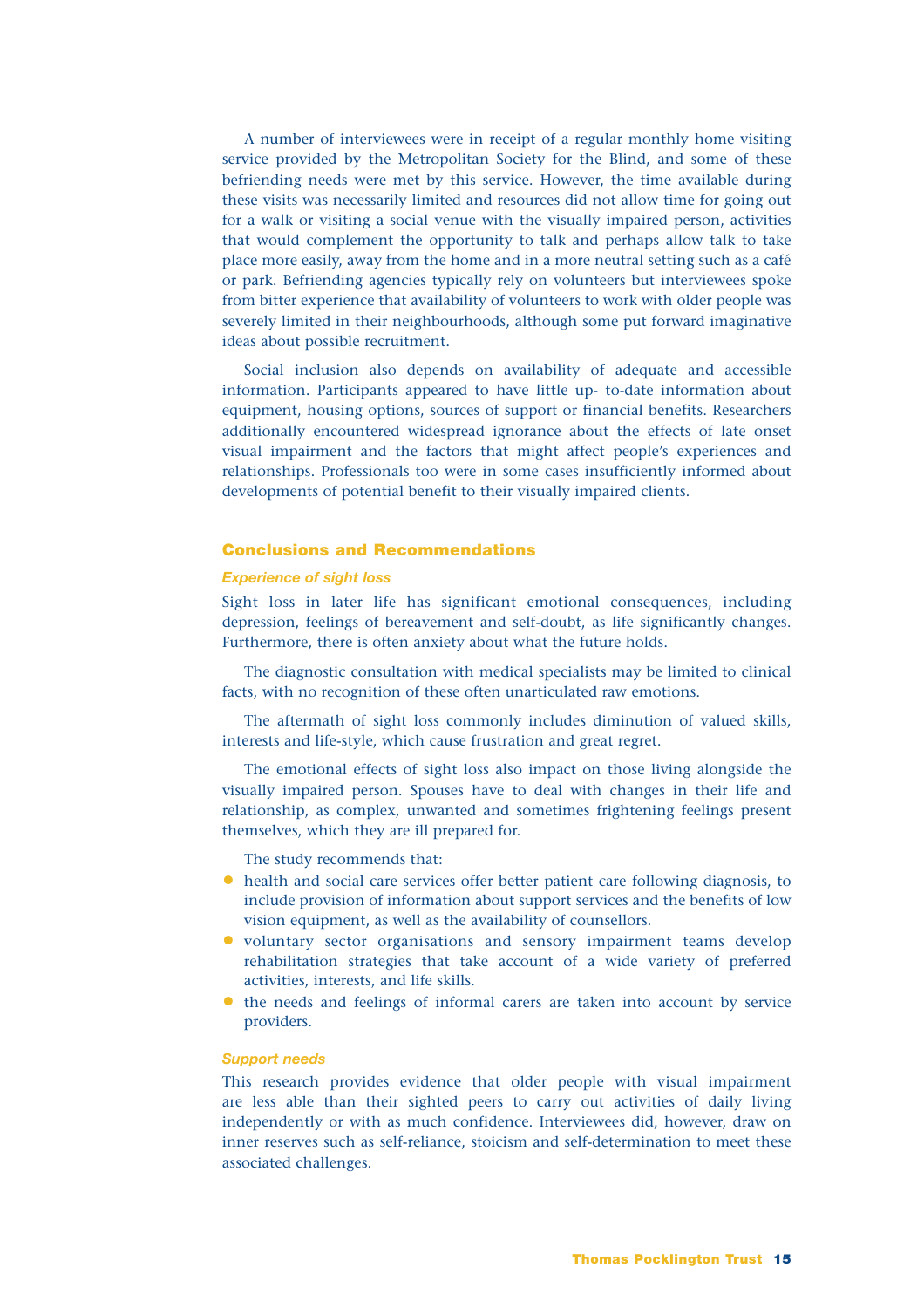The wish to maximise control in daily life influenced preferences in regard to delivery of support. Informal help, the first choice for most people when in need of assistance, was particularly valued by these older people, as such help usually enabled the individual to work with the helper and be an active participant in the support process.

There were also examples of professional carers, such as home helps, trying to be sensitive to this need for partnership. However, the limitations on home help services, in respect of time available but also in terms of resources ensuring consistency of personnel, made it less likely that a shared approach to the delivery of support was possible.

The study also revealed that sensory impairment teams, already proscribed by their remit to work exclusively with those registered as blind or partially sighted, are under resourced and typically assess needs on only one occasion, when the individual may not be receptive to offers of help. Such teams are often unable to offer a regular monitoring and follow up service, and there is evidence that financial and counselling needs, as well as the support needs of informal carers, are unmet as a result.

Other forms of help with potential significance for many older people with visual impairment are groups offering mutual support, information, social contact and participation in activities. These groups are often poorly resourced and in short supply but can be vital life-lines to the outside world.

Resource centres are also valued, and would be more so if they provided a base for advice workers, home visitors, group facilitators and low vision equipment for loan, all under one roof.

The study recommends that:

- home help services work consistently and in partnership with clients, in order to help sustain coping strategies.
- sensory impairment teams be sufficiently resourced, so that they may conduct assessment over time and in a holistic way, as well as provide regular review.
- voluntary and statutory sector agencies raise and pool funds so that community-based initiatives are given increased status and standing, alongside more mainstream social services.

# *Managing the home environment*

Interviewees lived in a variety of housing types and of various tenures. However, certain themes emerged that were commonly perceived as important and which are indicative of preferences and priorities that older people with visual impairment hold in regard to domestic spaces. Two particular themes were especially significant.

First, although interviewees had not made many changes to their home environment, those who had or desired modifications spoke with conviction about the benefits. Adaptations to the bathroom were popular but the delay in obtaining these and other modifications was a particular concern. Homes need to allow for changes in people's needs as they age in place, so that choice and flexibility, in regard to self-care tasks, uses of lighting and safety and security, are maximised.

Second, it is quite clear from this research that older people with visual impairment have strong views and aspirations in regard to the flexibility and adequacy of domestic spaces. This is not surprising, given the need to house low vision equipment and to confidently manage busy, often small kitchen areas, as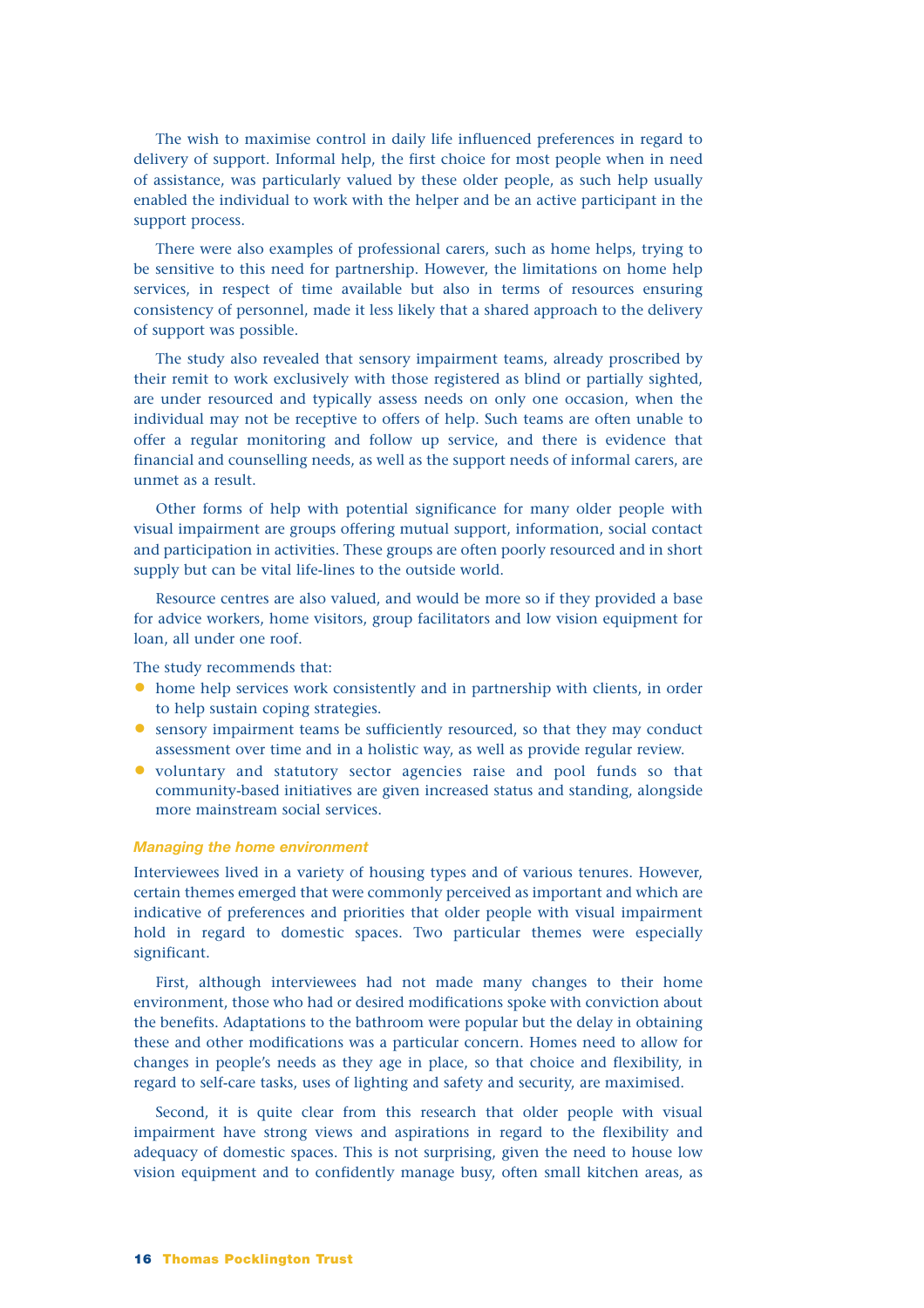well as the desire to entertain guests and accommodate them overnight, thereby reciprocating the help visitors often provided.

This study recommends that:

- features regarded as helpful by older people with visual impairment should become the basis of a Best Practice standard for architects and the commissioners of new residential facilities.
- a standard checklist and package of home improvements be made available, on the basis of a standard professional needs assessment.
- space standards be revisited and issues of adaptability and flexibility be addressed by the design professions.

# *Perspectives on alternative/ future housing*

Whatever limitations there may have been in their home settings, participants were by and large reluctant to think about moving, although those from black and minority ethnic groups were keen to move, with their extended families, to larger accommodation. Most interviewees considered their current home to be their preferred home for life. One reason for this was the importance to participants of the familiarity of their home, and the mental map it provided, which allowed people to get about easily indoors, despite lack of full vision.

Other reasons for wishing to stay put were the convenience of the home and its location, particularly if it was near to shops and other significant places, as well as the home's social connections in people's lives.

Participants were asked for their thoughts about alternative accommodation, such as sheltered housing. Many who lived in sheltered accommodation were pleased with its accessibility, the nearness of a warden if help was needed, and the social life of the place. Others were rather more ambivalent. Some voiced unease living in an age-specific setting, which seemed to emphasise old age and frailty and could feel too quiet and detached from the outside world. There was also concern about cliques and gossip, characteristics that could be rather alienating.

The study also sought views about specialist housing for older people with sight loss. Although this type of accommodation is not as plentiful as general sheltered housing, and is therefore not so well understood, participants did offer thoughts and reflections, both positive and negative.

The study recommends that housing providers:

- ensure sufficiently large flats and houses are designed to meet the needs of multi-generational families from minority ethnic communities
- carefully consider the location of supported housing developments.
- inform prospective residents of the positive and negative aspects of life in sheltered housing.
- help those who are resident in sheltered accommodation, and experiencing difficult feelings and social interactions, to express their concerns in confidence.
- develop strategies that enable residents of supported housing schemes to socialise in the wider community, and, where appropriate, enable the wider community to learn about life in such schemes.
- devise ways in which specialist settings are made known to a greater number of potential residents, and address the negative connotations noted.

# *Social contact and inclusion*

Throughout this research we learned of the importance to older people with visual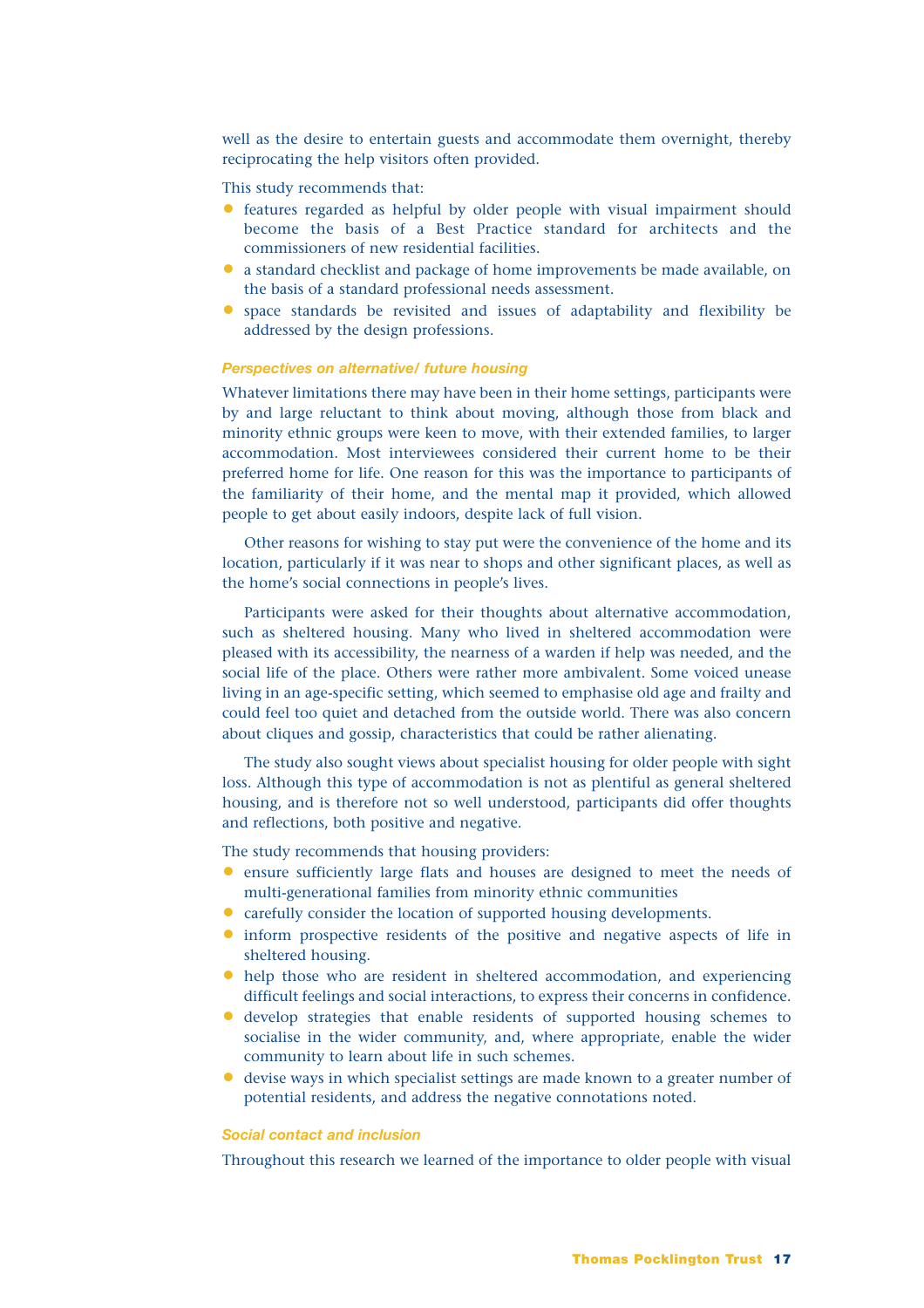impairment of the maintenance of social contacts, as well as the reasons why their social inclusion may be limited. Significant numbers found it difficult to go out unaided but had insufficient recourse to accessible public transport and guides/escorts.

In addition, interviewees talked touchingly of their need for greater human contact and the negative consequences of remaining too isolated. Older people with visual impairment appear to have a largely unmet need to talk informally with a trusted person outside the immediate family, about the emotional consequences of their sight loss, to reduce loneliness and boredom, and to go out with that person to local social venues and so maintain social confidence.

Additionally, research highlighted a significant need for greater and more accessible information. Many participants had little knowledge of supported housing options and there was widespread ignorance about sources of potentially useful advice and information. Specialist professionals also lacked knowledge of important resources and developments, indicating their need for top-up training.

The study recommends that:

- national and local government give urgent consideration to resources that enable older people with sight loss to be social citizens, able to make social and shopping trips more readily and to keep in touch with the outside world.
- social services departments and voluntary sector organisations seriously consider the development of a more comprehensive befriending service and a drive to recruit retired and vocational student volunteers.
- more consideration be given by all health and social care agencies to the particular communication needs of people with impaired vision.
- greater efforts are made to provide publicity in as many varied formats as possible.
- regular top-up training of key specialist professionals takes place, to meet their needs for information about resources and the wide-ranging, complex needs of this population.

### *Further research*

The study identified but could not explore in detail certain issues that would benefit from further research. In particular, the study recommends that:

- detailed studies are undertaken that clarify the needs of older visually impaired people who additionally have dementia or a learning disability.
- studies are carried out that are sensitive to the diversity within black and ethnic minority populations.
- further enquiry is made into the relationship between people's physical competence and confidence.
- similar studies explore the needs of older people with visual impairment who live in rural areas.

# **How to get further information**

This 'Occasional Paper', and the full report, both titled The housing and support needs of older people with visual impairment by Julienne Hanson, John Percival, Reem Zako and Malcolm Johnson, are available in a variety of formats from: Thomas Pocklington Trust, 5 Castle Row, Horticultural Place, London W4 4JQ Tel: 020 8995 0880.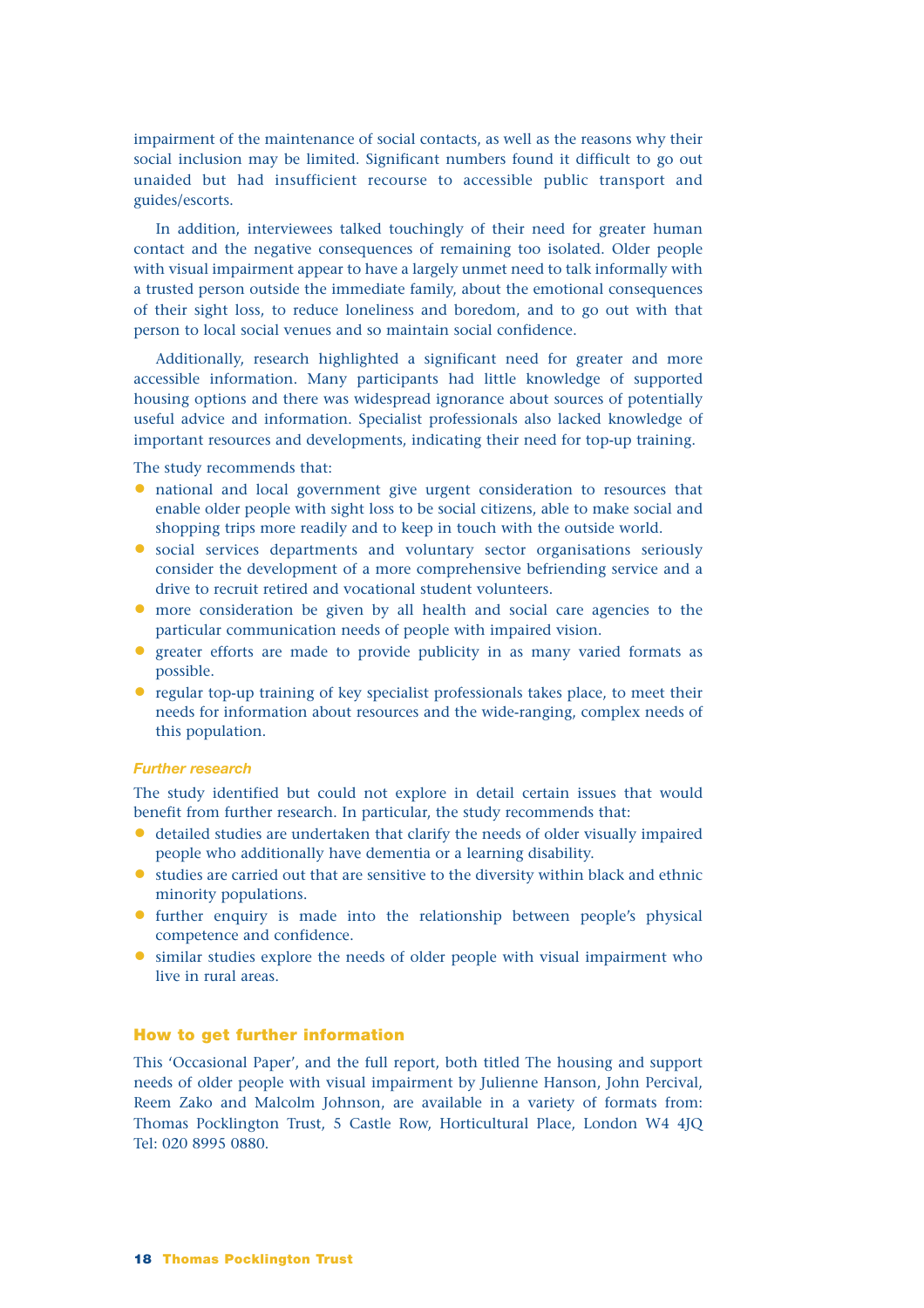#### **References**

Audit Commission (1998) *Home Alone: the role of housing in community care*. HMSO, London.

Cullinan, T. (1991) 'Sight'. In: Redfern, S.J. (ed) *Nursing elderly people*. Churchill Livingstone, Edinburgh.

Department of Social Security (1998) *Supporting People: A policy and funding framework for support services*. Department of Social Services, London.

Evans, J.R., Fletcher, A.E., Wormald, R.P.L., Siu-Woon Ng, E., Stirling, S., Smeeth, L., Breeze, E., Bulpitt, C.J., Nunes, M., Jones, D. and Tulloch, A. (2002) Prevalence of visual impairment in people aged 75 years and older in Britain: results from the MRC trial of assessment and management of older people in the community. *British Journal of Ophthalmology*, 86, 795-800

Fisk, M.J. (2001) The implications of smart home technologies. In: Peace, S.M. and Holland, C. (eds) *Inclusive Housing in an Ageing Society: Innovative approaches*. The Policy Press, Bristol.

Hanson, J., Edwards, A. and Thom, J. (1999) *Stepping Stones to Independence: the housing and support needs of young people with a visual impairment*. University College London, London.

Hanson, J., Kellaher, L. and Rowlands, M. (2001) *The transition from domesticity to caring: Final report of EPSRC EQUAL research profiling the housing stock for older people*. University College London, London.

Jarvis, C., Hancock, R., Askham, J. and Tinker, A. (1996) *Getting around after 60: A profile of Britain's older population*. HMSO, London.

Leather, P. (1999) *Age File '99: a factfile about older people in England*. Anchor Housing Trust, Kidlington, Oxfordshire.

Oldman, C. (2000) *Blurring the Boundaries: A Fresh Look at Housing and Care Provision for Older People*. Joseph Rowntree Foundation, York.

ONS (Office for National Statistics) (2002) Information available from ONS Website: www.statistics.gov.uk [in particular see links to General Household Survey and Social **Trends** 

Percival, J.F. (2000) Gossip in Sheltered Housing: its cultural importance and social implications. *Ageing and Society*, 20, 303-325

Percival, J.F. (2001) Self-esteem and Social Motivation in Age-segregated Settings. *Housing Studies*, 16, 827-840

Percival, J.F. (2002 Forthcoming). Domestic spaces: uses and meanings in the daily lives of older people. *Ageing and Society*.

Pilcher, J. (1995) *Age and Generation in Modern Britain*. Oxford University Press, Oxford.

RNIB (1998) *Lost Vision: Older visually impaired people in the UK*. Royal National Institute for the Blind, London.

RNIB (2000) *Older People with Visual Impairment: Factsheet*. Royal National Institute for the Blind, London.

Robson, D., Nicholson, A-M. and barker, N. (1997) *Homes for the Third Age: A Design Guide for Extra Care Sheltered Housing*. E & FN Spon, London.

Shaw, C. (2000) '1998-based national population projections for the United Kingdom and constituent countries', *Population Trends 99*, Spring, Office for National Statistics, London.

Sutherland, S. (2000) *With Respect to Old Age: Long Term Care – Rights and Responsibilities. A Report by The Royal Commission on Long Term Care*. The Stationary Office, London.

Tinker, A., Wright, F. and Zeilig, H. (1995) *Difficult-to-Let Sheltered Housing*. HMSO, London.